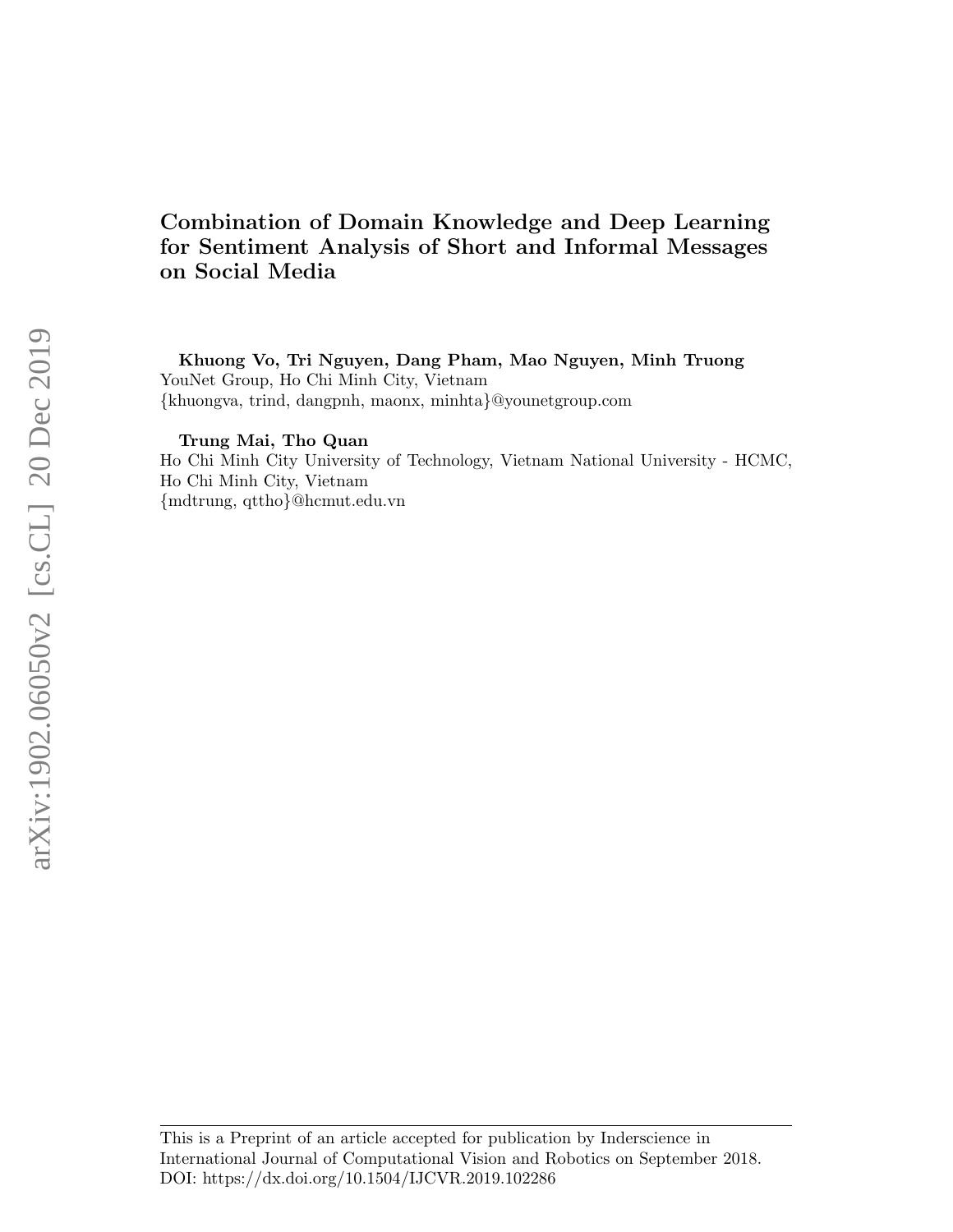#### ABSTRACT

Sentiment analysis has been emerging recently as one of the major natural language processing (NLP) tasks in many applications. Especially, as social media channels (e.g. social networks or forums) have become significant sources for brands to observe user opinions about their products, this task is thus increasingly crucial. However, when applied with real data obtained from social media, we notice that there is a high volume of short and informal messages posted by users on those channels. This kind of data makes the existing works suffer from many difficulties to handle, especially ones using deep learning approaches. In this paper, we propose an approach to handle this problem. This work is extended from our previous work, in which we proposed to combine the typical deep learning technique of Convolutional Neural Networks with domain knowledge. The combination is used for acquiring additional training data augmentation and a more reasonable loss function. In this work, we further improve our architecture by various substantial enhancements, including negation-based data augmentation, transfer learning for word embeddings, the combination of word-level embeddings and character-level embeddings, and using multitask learning technique for attaching domain knowledge rules in the learning process. Those enhancements, specifically aiming to handle short and informal messages, help us to enjoy significant improvement in performance once experimenting on real datasets.

#### KEYWORDS

sentiment analysis; deep learning; domain knowledge; recurrent neural networks; transfer learning; multi-task learning; data augmentation; informal messages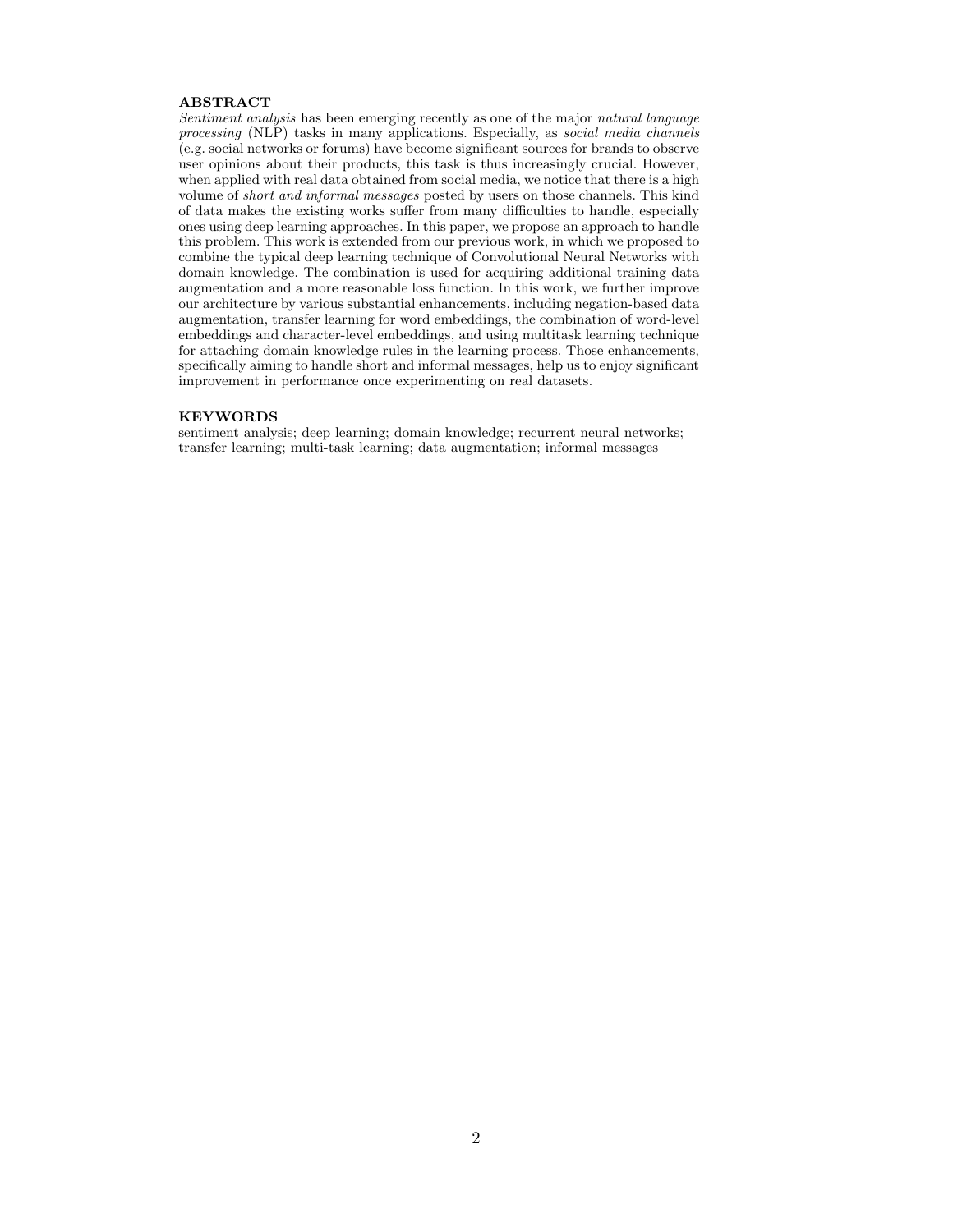## 1. Introduction

### 1.1. Sentiment analysis

Opinion was defined by Oxford Dictionary as the feeling or the thought of someone about something and these thoughts are not necessarily the truth. Therefore, opinion is always an important reference for making decisions of individuals and organizations. The term opinion mining/sentiment analysis [\(Liu 2012\)](#page-24-0) thus has been coined and is developed rapidly and attracting much attention in research communities. With the recent advancement of the information and communications technology (ICT) era, sentiment analysis has been applied in various domains, such as medical domain [\(Sarker et al. 2011,](#page-25-0) [Costumero et al. 2014,](#page-23-0) [Biyani et al. 2014\)](#page-23-1), stock market [\(Yu et al.](#page-25-1) [2013\)](#page-25-1), news analysis [\(Hagenau et al. 2013\)](#page-23-2) and political debates [\(Walker et al. 2012\)](#page-25-2).

Research on this topic was conducted at different levels: term level [\(Ding & Liu](#page-23-3) [2010\)](#page-23-3), phrase level [\(Kim et al. 2009\)](#page-24-1), sentence level [\(Kim et al. 2009\)](#page-24-1) and document level [\(Turney 2002,](#page-25-3) [Pang et al. 2002\)](#page-24-2). In terms of methodologies, approaches related to this problem can be summarized as follows.

- Lexicon approach: Sentiments terms are used a lot in sentiment analysis. There are positive terms and negative terms. Additionally, there are also opinion phrases or idioms, which can be grouped into Opinion Lexicon [\(Taboada et al.](#page-25-4) [2011\)](#page-25-4). The dictionary-based method by Minging and Kim [\(Hu & Liu 2004,](#page-23-4) [Kim](#page-24-3) [& Hovy 2004\)](#page-24-3) shows strategies using a dictionary for identifying sentiment terms.
- Corpus-based methods: This approach is based on syntax and pattern analysis to find sentiment words in a big dataset [\(Hatzivassiloglou & McKeown 1997\)](#page-23-5).

Recently, with the introduction of TreeBank, especially Stanford Sentiment Treebank [\(Socher et al. 2013\)](#page-25-5), sentiment analysis using deep learning becomes an emerging trend in the field. Recursive Neural Tensor Networks (RNTNs) were applied to the treebank and produced high performance [\(Socher et al. 2013\)](#page-25-5). Formerly, the compositionality idea related to neural networks has been discussed by Hinton [\(Hinton 1990\)](#page-23-6), and the idea of feeding a neural network with inputs through multiple-way interactions, parameterized by a tensor have been proposed for relation classification [\(Jenatton et al.](#page-23-7) [2012\)](#page-23-7). Along with the treebank, the famous Stanford CoreNLP tool [\(Manning et al.](#page-24-4) [2014\)](#page-24-4) is used widely by the community for sentiment tasks. Besides, the convolutionbased method continues to be developed for sentiment analysis on sentences [\(Kim](#page-24-5) [2014,](#page-24-5) [Zhang & LeCun 2015\)](#page-25-6). To store occurrence order relationship between features, recurrent neural networks such as Long Short-Term Memory networks (LSTMs) were used in combination with Convolutional Neural Networks (CNNs) to perform sentiment analysis for short text [\(Wang et al. 2016\)](#page-25-7). Most recently, a combined architecture using deep learning for sentiment analysis has been proposed in [\(Nguyen et al. 2017\)](#page-24-6).

## 1.2. Sentiment analysis for short and informal messages on social media

Nowadays, through the Internet, social media has emerged as an efficient channel to handle the social crisis [\(Middleton et al. 2014,](#page-24-7) [Osborne et al. 2014\)](#page-24-8). In the social networks of Facebook and Twitter or electronic newspapers, the information is updated continuously from the user as a streamline of feed. In such a dynamic environment, opinion detection of users may be very useful in many aspects [\(Maynard et al. 2014\)](#page-24-9). For instance, it can help brands to quickly counter-attack social crisis related to their products or services [\(Conover et al. 2011,](#page-23-8) [Kass-Hout & Alhinnawi 2013,](#page-23-9) [Zhao et al.](#page-25-8)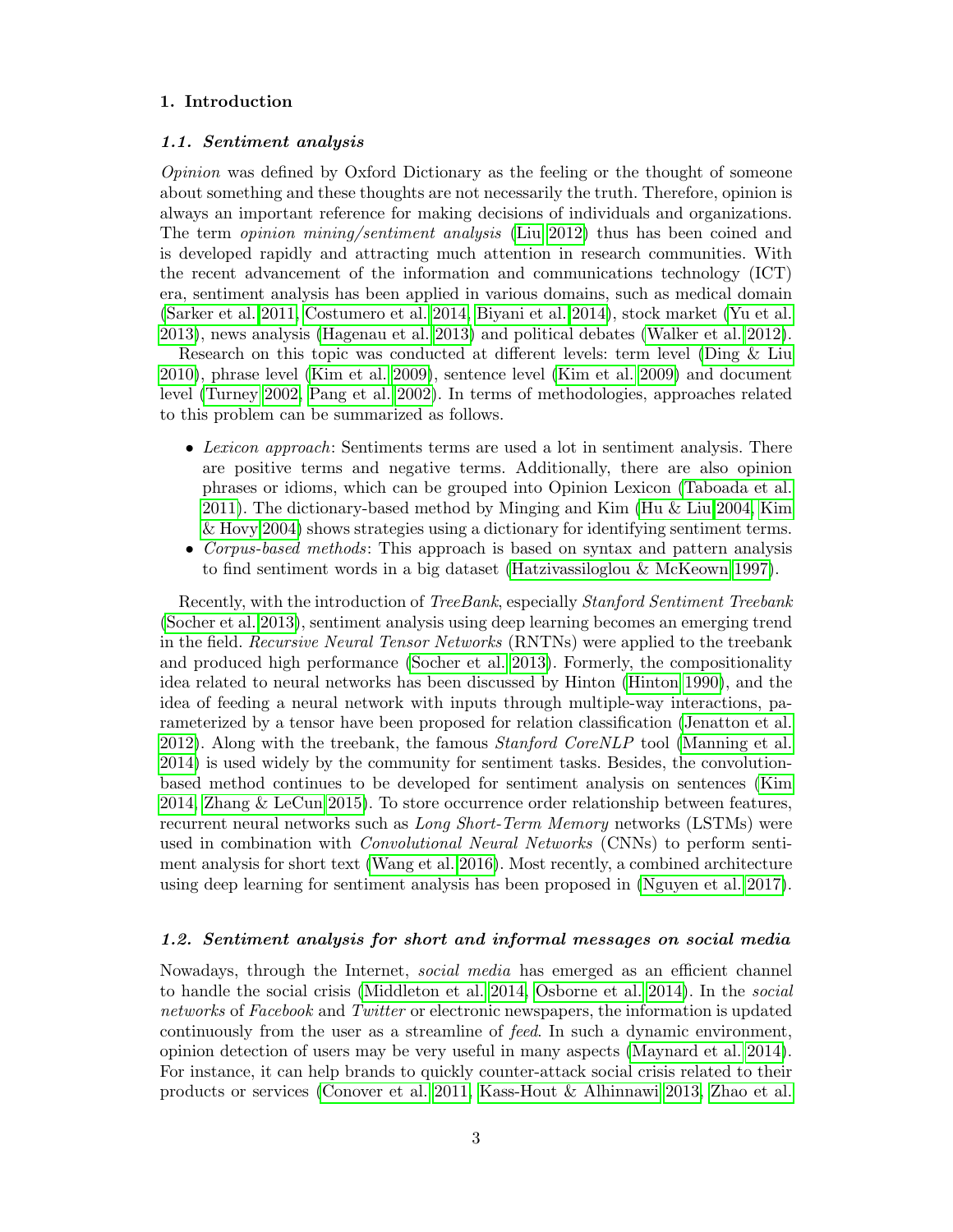[2015\)](#page-25-8).

In those social media channels, messages posted by users tend to be *short*, usually spanning one sentence or less, and the language used is informal. Working with short and informal textual messages involves confronting many challenges that make sentiment analysis difficult. Those messages commonly contain many intentional and unintentional misspellings, elongated words, slang terms and shortened forms of words. Moreover, the sentiment contexts are often lacked when conveyed in such messages.

Various attempts have been reported to address this issue, such as the classical lexicon-based approach [\(Thelwall et al. 2010,](#page-25-9) [Medhat et al. 2014\)](#page-24-10), leveraging a variety of surface form, semantic, and sentiment features for statistical text classification approach [\(Kiritchenko et al. 2014\)](#page-24-11), or using state-of-the-art CNNs that exploit from character- to sentence-level information [\(dos Santos & Gatti 2014\)](#page-23-10). However, the application of deep learning techniques for the problem of short and informal textual messages have suffered from the following drawbacks.

- Negation form (such as "I don't like this mobile model") is often used in short and informal messages. To express that the sentiment meaning of the sentence is inverted by the use of such negation phrase is quite simple with a rule-based approach. However, a deep neural network (DNN) hardly learns such rule, mostly due to the insufficient training data when applied in real applications. To let the DNNs learn and adapt to the negation form, the training data should cover all of the cases that negation adverbs/phrases are used, which is difficult to implement.
- Continuously training the pre-trained word embeddings for the sentiment task, to better reflect the polarity difference among sentiment terms, is not ideal for this kind of tasks as annotated data is often noisy.
- In informal messages, chances of misspelling and other typos are relatively higher than those in formal documents. Users even do it on purpose to emphasize their feelings. For example, users may stress "Nooooooo!" rather than just simply saying "No!" to indicate their highly disappointed attitude. Training a DNN to well adapt with such misspelling cases is not a trivial task.
- Since the message length is short, the sentiment context is hardly captured merely by the deep architecture alone. Integrating domain knowledge, usually represented by semantic rules, into the training process of a DNN would become highly crucial in this case.

In this paper, we deal with those drawbacks by extending our works in [\(Vo et al.](#page-25-10) [2017\)](#page-25-10), in which some ideas of combining domain knowledge with deep learning have been drawn. In this work, we introduce a new architecture, known as SAINT, where the following enhancements are made.

- We adapt the previous technique of term-based data augmentation to enriching the training data with negation cases.
- We transfer the stable word embeddings that were learned in the previous variable-length message sentiment task to the short-length message task to improve the performance of the embedding layer.
- We suggest to combine word-level embeddings with character-level embeddings. This approach adds more contextual information to each word, allowing various misspelling cases from the same original words to be embedded in extra similar vectors.
- We also introduce *multi-task learning* technique which allows the syntactic rules, which are efficient to handle short messages, to be captured and trained together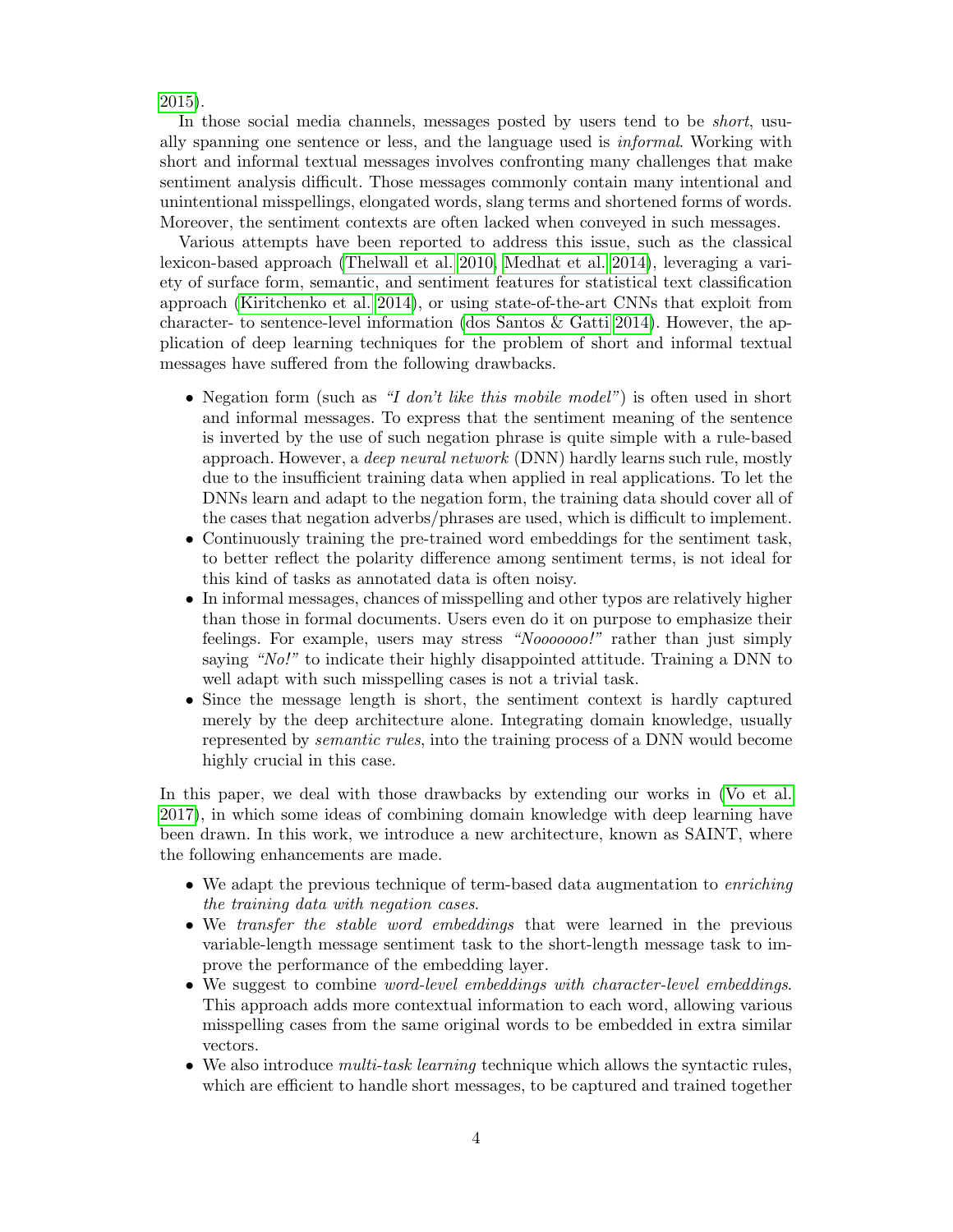with the document contents.

Our enhancements have enjoyed remarkable improvements when applied with real datasets collected from social media channels. The rest of our paper is organized as follows. Section [2](#page-4-0) presents the background knowledge required to understand this study. Section [3](#page-12-0) discusses some syntactic rules, which are efficient for handling short texts. Section [4](#page-12-1) presents our proposed architecture. In this section, our previous work is firstly given, followed by a new improved one. In Section [5,](#page-19-0) experimental results are discussed. Finally, Section [6](#page-21-0) concludes the paper.

### <span id="page-4-0"></span>2. Preliminaries

### 2.1. Word embeddings

<span id="page-4-1"></span>Word embedding basic mode is often used to perform weighting vectors. Basically, this is a weight vector, for example,  $1$ -of- $N$  (one-hot vector), used to encode the word in a dictionary of  $M$  words into a vector of length  $M$ . As presented in Figure [1](#page-4-1) is a one-hot vector representing two words in a dictionary. However, using that simple representation, we can not evaluate the similarity between words since the distance between any two vectors are always the same (e.g. cosine distance). Moreover, the dimension of the vector space is huge when applied to the real dictionary.



Figure 1.: Representing words by one-hot vector.

Word embedding model using *Word2vec* technique [\(Mikolov, Sutskever, Chen, Cor](#page-24-12)[rado & Dean 2013\)](#page-24-12) represents the form of a distribution relationship of a word in a dictionary with the rest (known as Distributed Representation). In this model, words are embedded in a continuous vector space where semantically similar words are represented in adjacent points. This is based on the idea that words sharing semantic meaning are in the same contexts. As presented in Figure [2,](#page-5-0) each word now is represented as a K-dimensional vector, where  $K \ll M$ , and each element of the vector is represented by new learning value.

Word2vec comes in two techniques, the *Continuous Bag-of-Words* model (CBOW) and the *Skip-Gram* model. Both of them come up with the same architecture of shallow three-layer neural networks (Figure [3\)](#page-5-1), which the first layer's weights play as embedding vectors. In this network, the dimension of the second layer  $(K)$  is relatively lower than the input layer  $(M)$ , which results in a lower dimension of the embedding vectors and makes computation more efficient. Despite sharing the same architecture, there are differences in input and output layers between CBOW and Skip-gram: CBOW model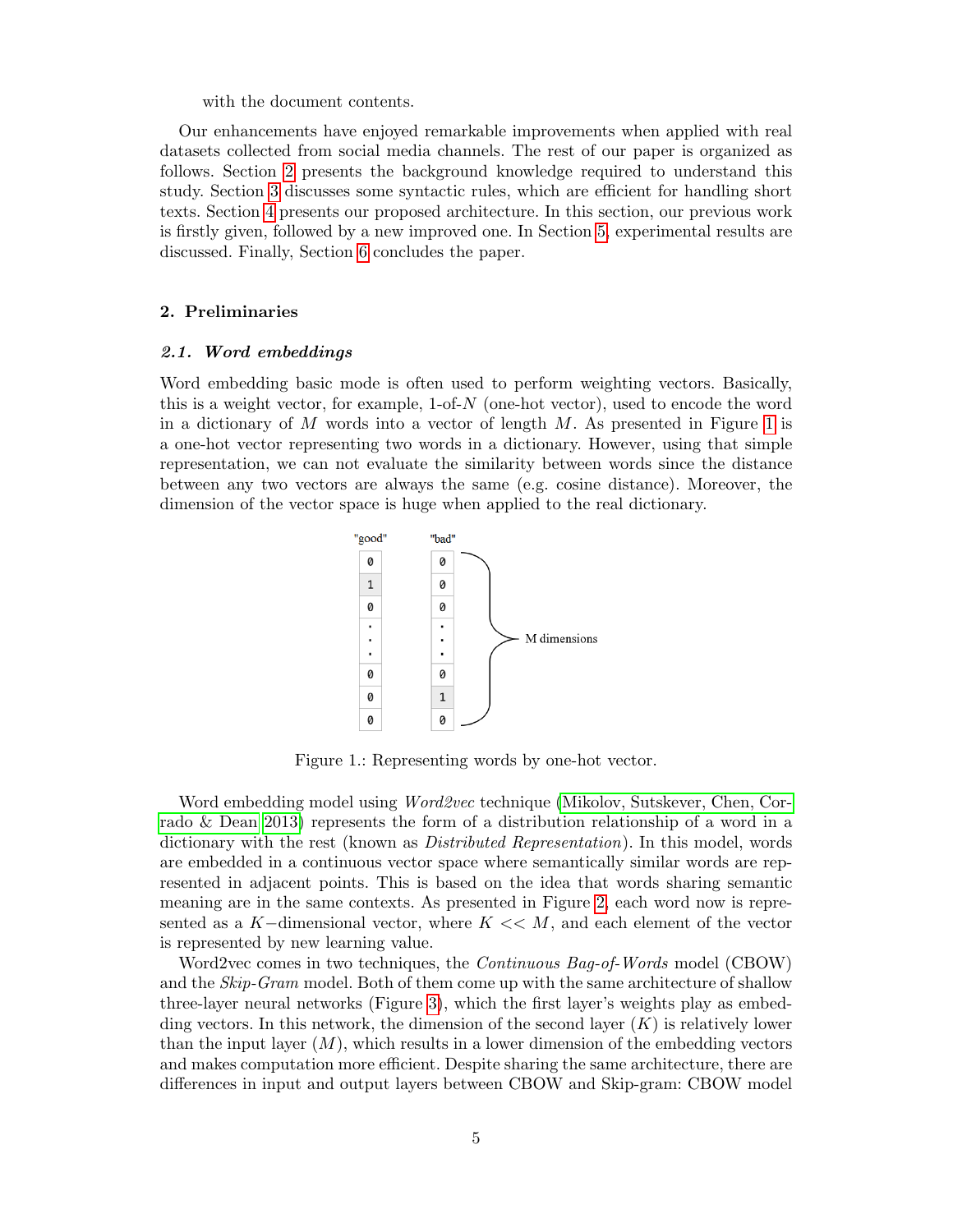<span id="page-5-0"></span>predicts a target word from the given context words, while the Skip-gram model predicts the context words from a given word.



Figure 2.: Vectors representing relationships between words.

<span id="page-5-1"></span>

Figure 3.: CBOW and Skip-gram [\(Mikolov, Chen, Corrado & Dean 2013\)](#page-24-13)

### 2.2. Convolutional Neural Networks for sentiment analysis

Convolutional Neural Networks (CNNs) are the popular deep learning models. Given in Figure [4](#page-6-0) is the general architecture of such CNN system, typically used for NLP tasks. The first layer builds the vector from the words in the sentence. Input documents are transformed into a matrix, each row of which corresponds to a word in a sentence. For example, if we have a sentence with 10 words, each word was represented as a *word-embedding* vector of 100 dimensions, the matrix has the size of  $10 \times 100$ . This is similar to an image with  $10 \times 100$  pixels. The next layer performs *convolution* on these vectors with different filter sets and then max-pooling is performed for the set of filtered features to retain the most important features. Then, these features are passed to a fully connected layer with the softmax function to produce the final probability output. Dropout [\(Srivastava et al. 2014\)](#page-25-11) technique is used to prevent overfitting.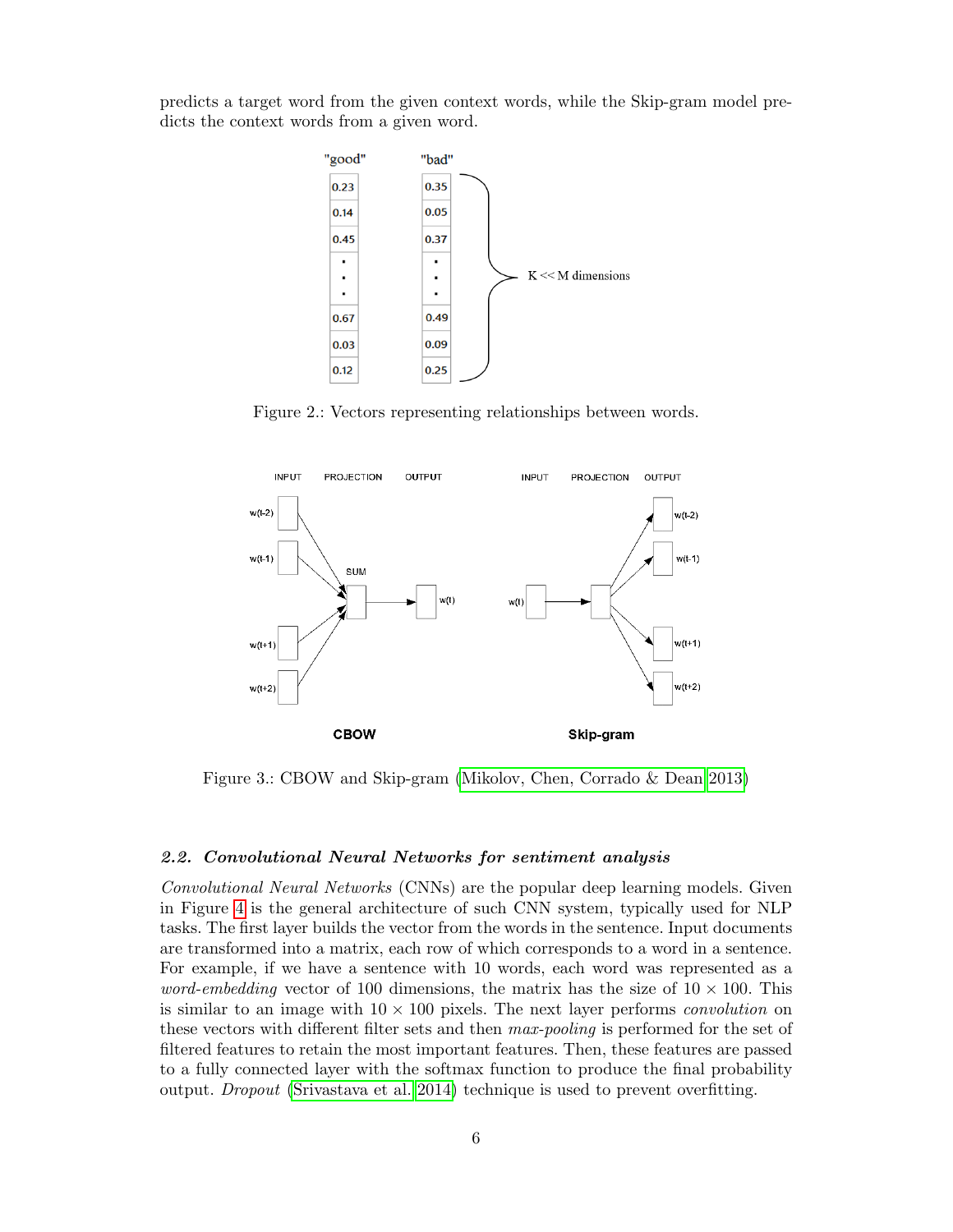In [\(Kim 2014\)](#page-24-5), basic steps of using a CNN in sentiment analysis was detailed in the process by which one feature is extracted from one filter as follows.

Given a sentence with n words, let  $x_i \in R^k$  be a k-dimensional word vector corresponding to the  $i$ -th word in the sentence. The sentence can be represented as:

$$
x_{1:n} = x_1 + x_2 + \dots + x_n
$$

Here, " $+$ " denotes vector concatenation. Generally,  $x_{i:j}$  represents the word vector from index *i* to j (j ≥ *i*). A convolution operator with filter  $w \in R^{h \times k}$  for h words produces the feature:

$$
c_j = f(W \cdot x_{i \colon i+h-1} + b),
$$

Here,  $b$  is the bias and  $f$  is a non-linear function. By applying the filter on all windows of the sentence, we obtain the feature map:

$$
c = [c_1, c_2, c_3, ..., c_{n-h+1}]
$$

The max-pooling is applied over the feature map and get the maximum value  $\hat{c} =$  $max{c}$  as the feature corresponding to this filter. Alternately, the max-pooling can be applied through local parts of the feature map to get local maximum values for this filter.

<span id="page-6-0"></span>

Figure 4.: Using CNNs for text processing [\(Kim 2014\)](#page-24-5)

### 2.3. Gated Recurrent Unit Networks

Recurrent Neural Networks (RNNs) are well known DNN architectures often used to handle sequential data. Basically, RNNs are arranged in a linear pattern, called *state*, corresponding to a data entry of input data. For example, to handle a text document, a state corresponds to a word in the text at timestep t. Each state received input including the corresponding data entry  $x_t$  and the previous state  $s_{t-1}$  to output the new state  $h_t$ . RNNs share the same parameters  $(U,W)$  across all steps.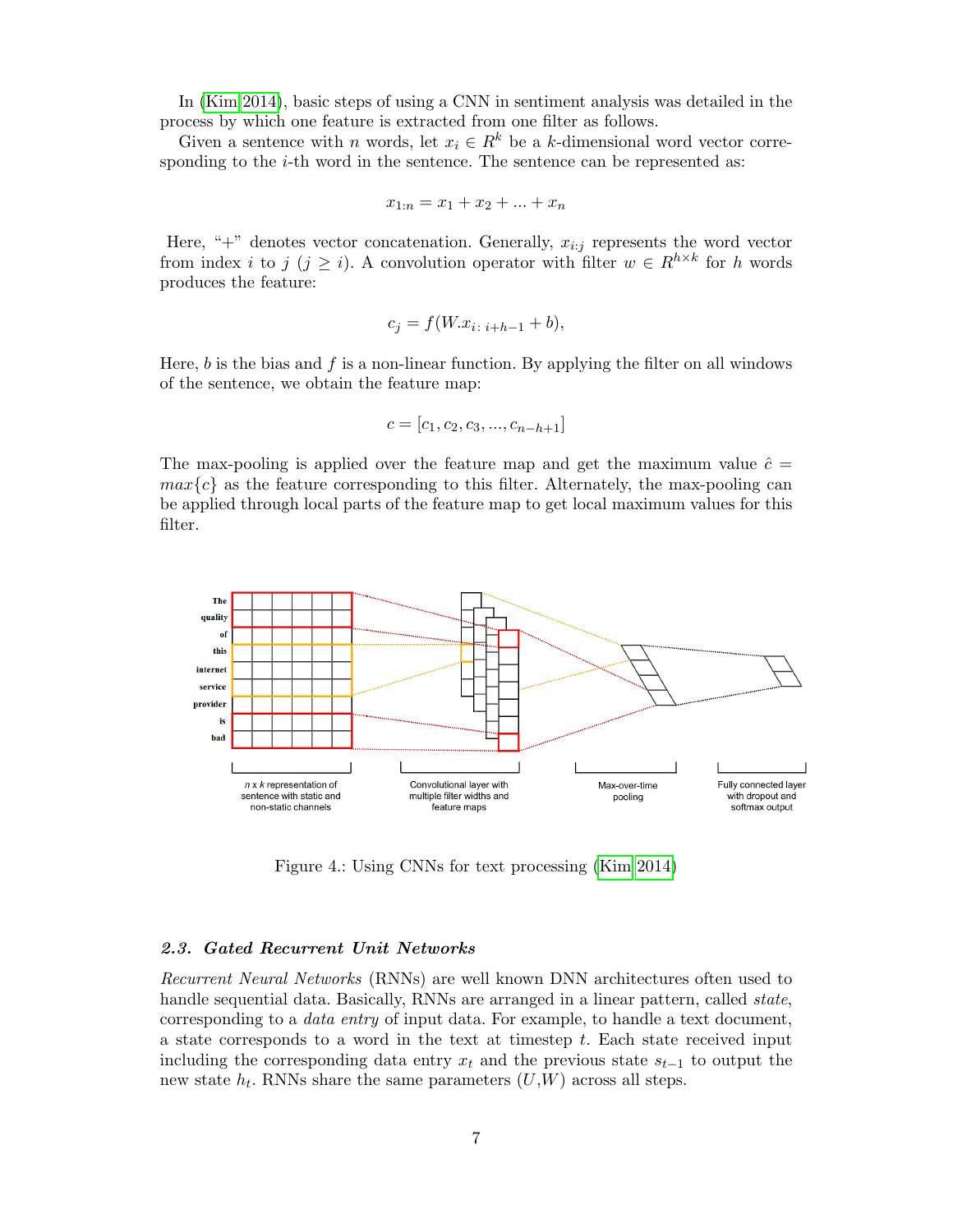In the 1990s, RNNs faced two major problems of Vanishing and Exploding Gradients. During the gradient backpropagation, the gradient signal can be multiplied many times as the number of timesteps by the weight matrix. If the weight is too small, the learned information is almost eliminated when the number of states becomes too large. Conversely, if the weight is large, this leads to the case known as the *Exploding Gra*dients when the gradient signal increasingly distracted during training, causing the process not converged.

Long Short-Term Memory networks (LSTMs) [\(Hochreiter & Schmidhuber 1997\)](#page-23-11) have similar structure to RNNs. However, they use a more complex way to compute the hidden state. LSTMs prevent the above problems through a gating mechanism in memory cells. They use gates which are the values from 0 to 1 to control how much of the information to let through at each timestep.

<span id="page-7-0"></span>Gated Recurrent Unit networks (GRUs) were proposed by [\(Cho et al. 2014\)](#page-23-12) which is a variation of the LSTMs. GRUs also have gating mechanisms that adjust the information flow inside the unit. However, they does not have an internal memory separated from its hidden state and combines the forget and input gates into a single update gate. A GRU memory cell, as illustrated in Figure [5,](#page-7-0) is updated at every



Figure 5.: Illustration of a GRU memory cell [\(Cho et al. 2014\)](#page-23-12)

timestep  $t$  as the following equations:

$$
r_t = \sigma(W_r x_t + U_r h_{t-1})
$$
  
\n
$$
z_t = \sigma(W_z x_t + U_z h_{t-1})
$$
  
\n
$$
\hat{h}_t = \tanh(W x_t + U(r_t \odot h_{t-1}))
$$
  
\n
$$
h_t = (1 - z_t)h_{t-1} + z_t \hat{h}_t
$$

where  $\sigma$  denotes the logistic sigmoid function,  $\odot$  is the elementwise multiplication, r is the reset gate, z is update gate and  $\hat{h}_t$  denotes the candidate hidden layer.

Generally, both LSTMs and GRUs yield comparable performance [\(Jozefowicz et al.](#page-23-13) [2015\)](#page-23-13); however, GRUs are computationally more efficient than LSTMs due to the less complex structure.

In addition, LSTMs/GRUs only focus on learning dependencies in one direction, with the assumption that the output at timestep  $t$  only depends on previous timesteps. In this research, we deploy a concept as Bi-GRUs which borrow the idea from Bidirection RNNs [\(Schuster & Paliwal 1997\)](#page-25-12) to capture dependencies in both direction, as illustrated in Figure [6.](#page-8-0)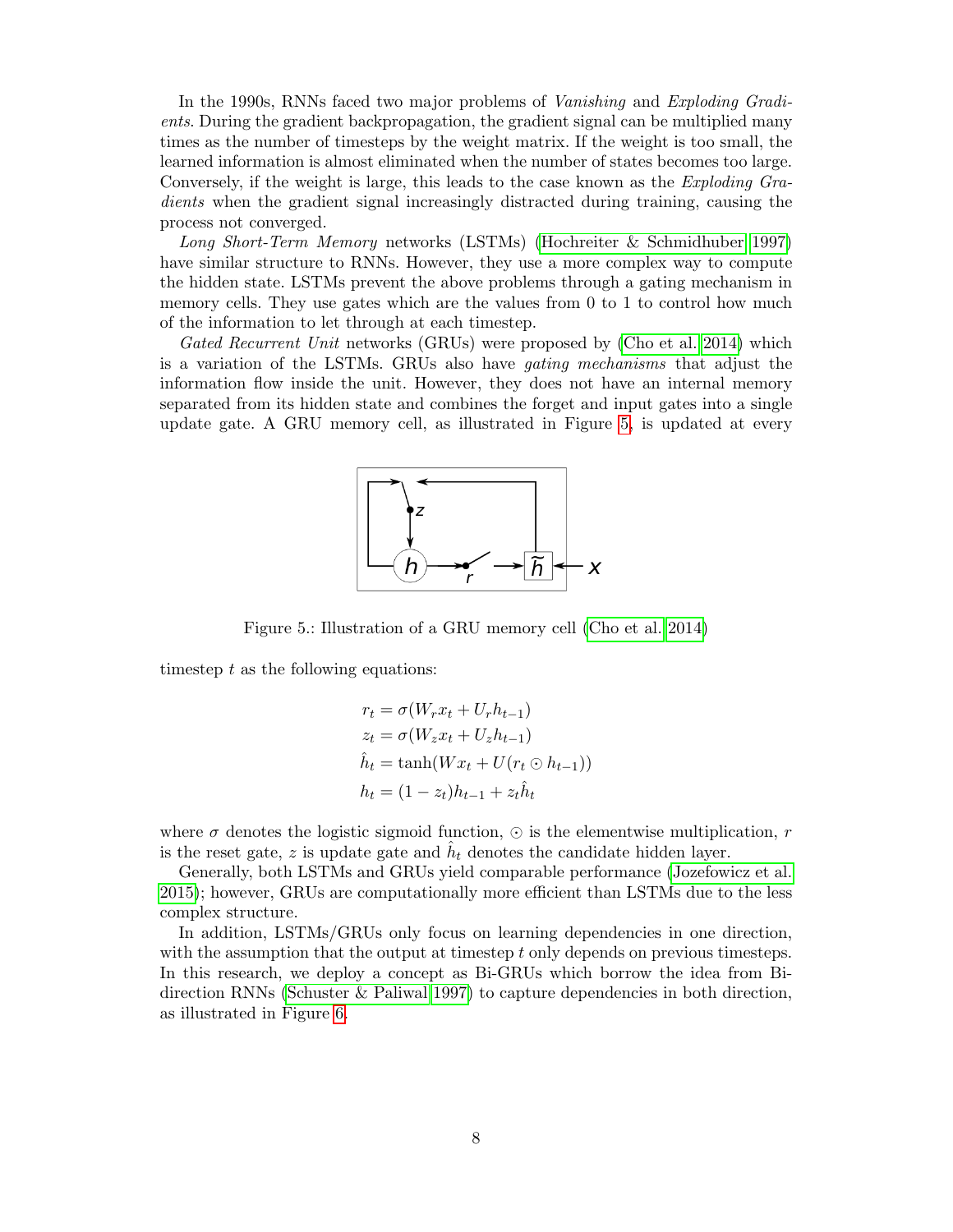<span id="page-8-0"></span>

Figure 6.: Applying bidirectional strategy with GRUs

## 2.4. Transfer learning

Transfer learning is the process of using learned knowledge when solving a problem, which is usually trained weights, applied to solve another similar problem. When neural networks are able to learn more complex patterns, then the volume of data, especially labeled data, becomes much more crucial. In a few domains, adequately large enough datasets are published freely, e.g. ImageNet. However, in the other domains, they are usually proprietary or expensive to obtain, or even not available. This makes transfer learning particularly important to deal with problems with small labeled datasets, by using a model trained on a free large similar dataset and then extracting some layer's weights to form a main model with a smaller dataset.

In natural language processing domain, transfer learning was used as various forms. In [\(Mou et al. 2016\)](#page-24-14), the authors investigated transfer learning for applying to:

- Semantically similar tasks but different datasets.
- Semantically different tasks but sharing the same neural network topology/architecture.

The conclusion of the effectiveness of using transfer learning in natural language processing is inconsistent. Although there are some semantic issues when applying transfer learning in NLP problems as compared to image processing [\(Semwal et al. 2018,](#page-25-13) [Mou](#page-24-14) [et al. 2016\)](#page-24-14), word embeddings, which is a form of transfer learning, contributes on improving performance [\(Mou et al. 2016\)](#page-24-14).

## 2.5. Multi-task learning

Multi-task learning [\(Caruana 1997,](#page-23-14) [Ruder 2017\)](#page-25-14) is an approach to learn a problem together with other related problems at the same time, using a shared representation. For example, one can do multi-label classification, where one sample is assigned multiple labels. Figure [7](#page-9-0) shows a network architecture learning multiple tasks at the same time.

Thus, multi-task learning mimics the way humans learn: We tend to learn multiple concepts at the same time and make connections to previous concepts when learning a new one. It also provides inductive bias from the auxiliary tasks, which causes the model to prefer hypotheses that explain more than one task, thereby improving the model's performance, i.e., it works as a form of regularization. Moreover, data from one task could be used to assist in the learning of the other tasks which has fewer data. For instance, in [\(Collobert & Weston 2008\)](#page-23-15), the authors proposed a deep CNN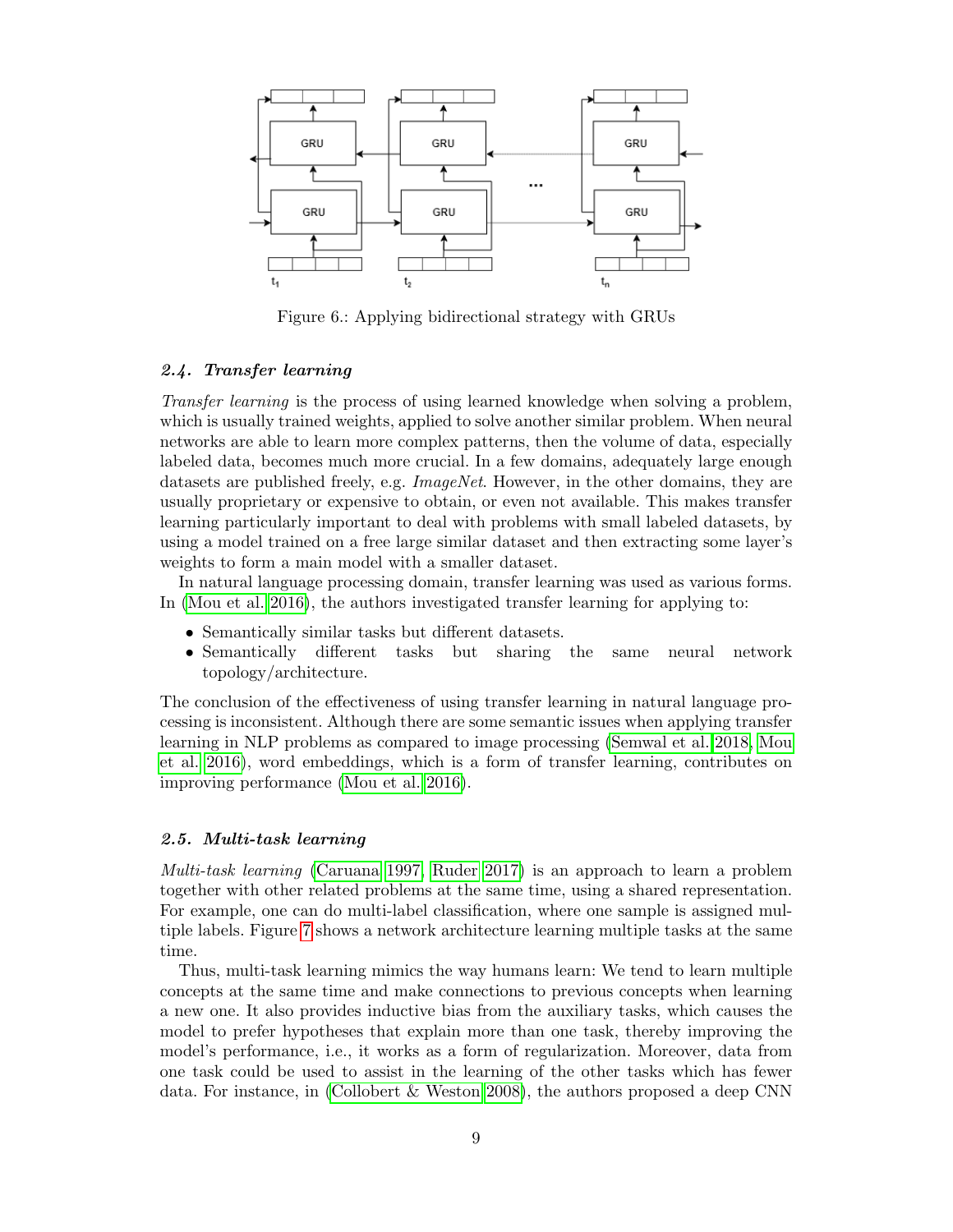<span id="page-9-0"></span>

Figure 7.: Multi-task learning architecture [\(Ruder 2017\)](#page-25-14)

for learning various NLP tasks at the same time, including part of speech (POS), chunking, named-entity recognition (NER), etc. and they reported an improvement in performance on these tasks.

## 2.6. Using domain knowledge for sentiment analysis

In general, when one performs sentiment analysis for a particular domain, the domain knowledge can be applied as shown in Figure [8.](#page-9-1) Thus, a general system [\(Thanh](#page-25-15) [Nguyen et al. 2014\)](#page-25-15) relies on a Sentiment Engine to perform sentiment analysis on a user's comment expressing his opinion. This Sentiment Engine operates based on a Knowledge Base consisting of the following components:

<span id="page-9-1"></span>

Figure 8.: Applying domain knowledge for sentiment analysis

- A sentiment dictionary, including the positive and negative sentiment terms. In particular, those sentiment words are assigned numerical scores indicating their sentiment levels.
- Linguistic patterns are used to identify different phrase samples.
- A *Sentiment Ontology* is for managing semantic relationships between sentiment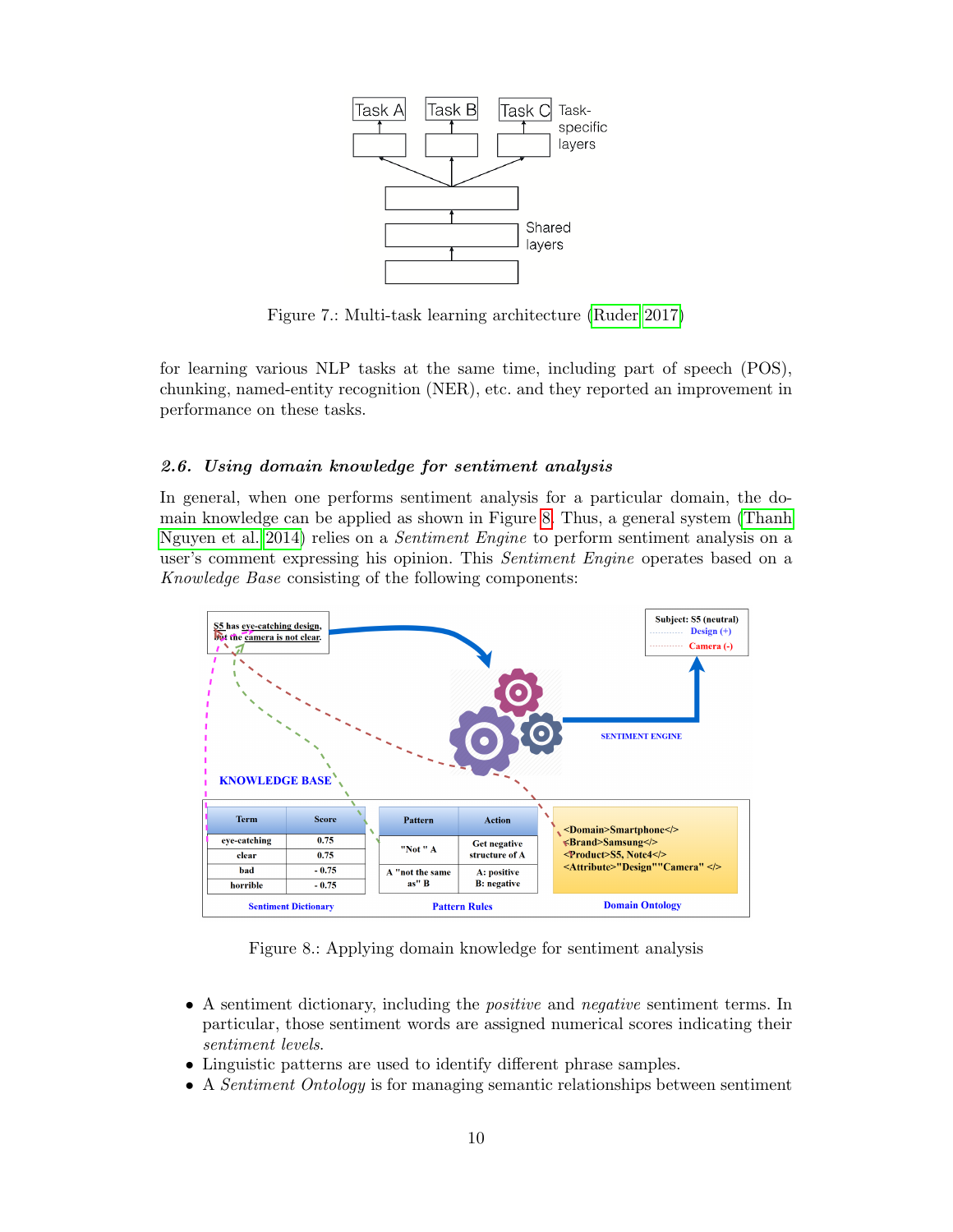terms and domain concepts. For more details on the Sentiment Ontology, please refer to [\(Thanh Nguyen et al. 2014\)](#page-25-15).

Obviously, determining the sentiment scores for those sentiment terms is an important task to let such a system operate efficiently. In [\(Vo et al. 2017\)](#page-25-10), we did propose an approach to this problem.

### 2.7. Data augmentation

Data augmentation is a technique commonly used in learning systems to increase the size of training datasets as well as to control generalization error for the learning model by creating different variations from the original data. For example, for image processing, one can re-size an image to generate different variants from this image. In our case, each sentiment term is associated with a sentiment score, which is a value in the set  $\{-1, 0, 1\}$ . In [\(Vo et al. 2017\)](#page-25-10), we presented an approach which can infer sentiment scores from an annotated dataset. Then, from a training sample, we can generate term-based variants by replacing the sentiment terms in the original data by the other sentiment terms that have similar absolute scores.

For example, let us consider an emotional sentence "Company A is better. Company B is horrible", with the object that needs to be analyzed being Company B, the system first preprocesses the sentence as "Company  $A$  is better. **Target** is horrible." Obviously, this sentence is labeled as negative, w.r.t Target. In this example, we assume that words such as horrible, poor, terrible have similar negative scores after our learning process. In addition, the words great and amazing have similar absolute values of opposite sign (i.e these words have positive scores). Thus, from this sample, we generate other augmented training samples as shown in Table [1.](#page-10-0)

| #              | Training Data                                            | Label    |
|----------------|----------------------------------------------------------|----------|
| 1 <sup>1</sup> | Company A is better. Target is poor.                     | Negative |
|                | $2$   Company A is better. Target is terrible            | Negative |
|                | $3$   Company A is worse. Target is great.               | Positive |
|                | $4 \mid Company \land is worse. Target \; is \; amazing$ | Positive |

<span id="page-10-0"></span>Table 1.: Examples of term-based training data augmentation

In our learning system, the generation of augmented positive samples from the original negative samples is important, as this helps the system recognize that the word Company A does not play any role in identifying emotions since it appears in both positive and negative samples. Conversely, sentiment orientation is determined by the sentiment words, including the original words and newly replaced words.

### <span id="page-10-1"></span>2.8. Penalty matrix

In neural network systems, one of the common methods for evaluating the loss functions is cross entropy [\(Bishop 1995\)](#page-23-16). Generally, a message sample is labeled with a 3-dimensional vector y. Each dimension respectively represents a value in  $(positive,$ negative, neutral). For example, if a message is labeled as *negative*, the corresponding y vector of this message is  $(0, 1, 0)$ . After the learning process, a vector of probability distribution over labels of 3-dimensional  $\hat{y}$  is generated, corresponding to the learn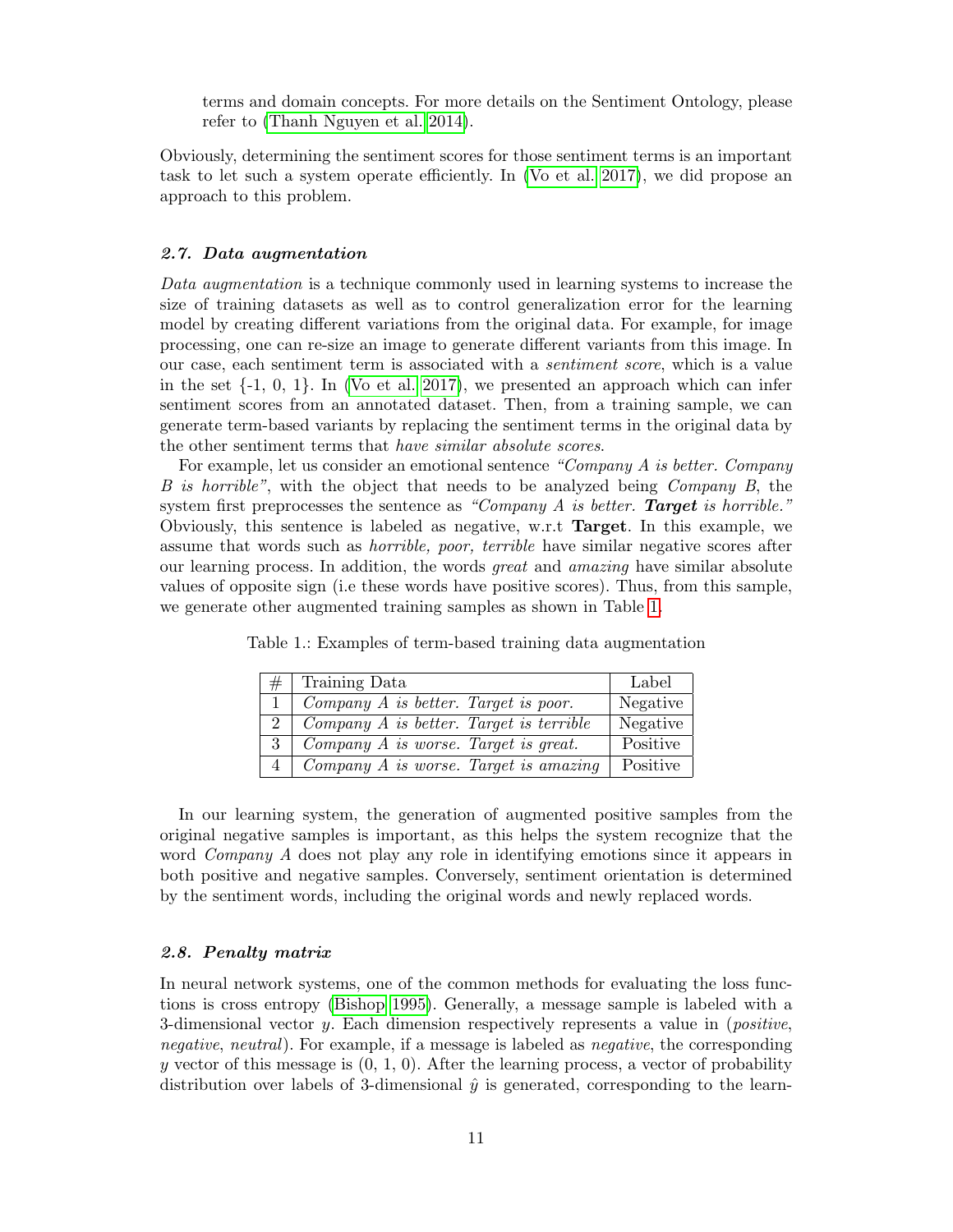ing outcome of the system. The loss function is then calculated by the cross entropy formula as follows:

$$
H(y, \hat{y}) = -\sum y_i ln(\hat{y})
$$

However, unlike standard classification task, the importance of each label in sentiment analysis is different. Generally, in this domain, the data is unbalanced. That is, the number of neutral messages is very large, as compared to other labels. Therefore, if a message is classified as neutral, the probability that it is a misclassified case is lower than the case it is classified as *positive/negative*. Moreover, *positive* and *negative* messages are two distinctly opposite cases. Thus, the error punished when a message expected as neutral, is misclassified as positive, should be less than that of the case where a negative-expected message is misclassified as *positive*. The loss function is calculated by the default cross entropy function does not reflect those issues. Thus, in [\(Vo](#page-25-10) [et al. 2017\)](#page-25-10) we introduced a custom loss function, known as weighted cross entropy in which the cross entropy loss is multiplied by a corresponding penalty weight specified in a penalty matrix.

Table 2.: The penalty matrix

| Predicted/True                  | Positive             | Negative   | Neutral |
|---------------------------------|----------------------|------------|---------|
| Positive<br>Negative<br>Neutral | 2.5<br>$1.5^{\circ}$ | 2.5<br>1.5 |         |

<span id="page-11-0"></span>According to the penalty matrix in Table [2,](#page-11-0) one can observe that if a message is expected to be negative but is predicted as positive or vice versa, the corresponding penalty weight is 2.5. Meanwhile, for the case that a message is expected to be positive or negative and predicted as neutral, the penalty weight is 1.5. In other words, the former case is considered more serious than the latter. Also, if a message is expected to be neutral and predicted as positive or negative, the penalty weight is 2. It is obvious that if the prediction and the expectation match to each other, the loss is not weighted as the penalty weight value is 1 (i.e the loss function is minimized in this case).

**Example 1.** If y is [0, 1, 0] (*negative*),  $\hat{y} = [0.2, 0.3, 0.5]$  (*neutral*), then the default cross entropy results in 1.204, while the result of weighted cross entropy is 1.806.

**Example 2.** If y is [1, 0, 0] (*positive*),  $\hat{y} = [0.2, 0.7, 0.1]$  (*negative*), the default cross entropy also results in 1.609, while the result of weighted cross entropy is 4.023.

Example 1 and Example 2 show that the weighted cross entropy function gives different loss values to different misclassification cases. Currently, we develop our penalty matrix based on observable intuition. However, in the future, we can rely on the distribution of data to construct this penalty matrix.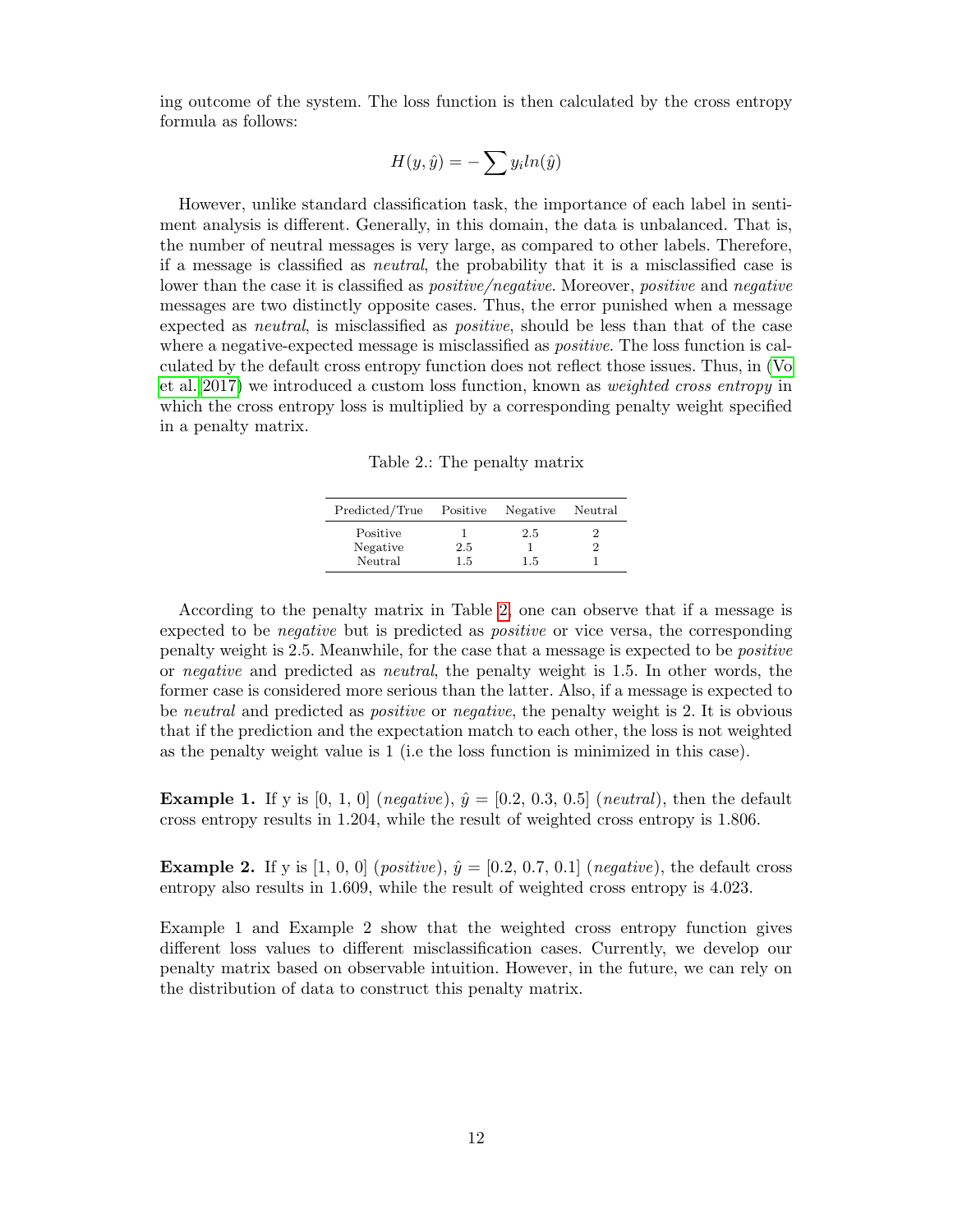## <span id="page-12-0"></span>3. Syntactic rules for handling short messages

As discussed, linguistic rules are very useful to handle short messages. In this section, we present the rules used in our research. These rules are suggested by some linguistic experts from the YouNet Media company  $1$  when manually working with real data. Table [3](#page-12-3) presents four basic rules that capture short messages along with examples.

<span id="page-12-3"></span>

| $\#$           | <b>Name</b>                             | Description                                                                                                                                                                   | Example                                                                                                                                                                   |
|----------------|-----------------------------------------|-------------------------------------------------------------------------------------------------------------------------------------------------------------------------------|---------------------------------------------------------------------------------------------------------------------------------------------------------------------------|
| $\overline{1}$ | Directly sim-<br>ple rule               | This rule contains some <i>entities</i><br>followed by <i>sentiment words</i> ; or<br>vice versa, sentiment words fol-<br>lowed by entities.                                  | $\bullet$ iPhone X<br>and<br>S9<br>$\begin{array}{c} \textrm{Samsung} \end{array}$<br>are<br>powerful<br>smart-<br>phone<br>Unhealthy <b>foods</b> .                      |
| $\overline{2}$ | Directly<br>comparable<br>rule          | This rule compares <i>entities</i> with<br>others or indicates some <i>entities</i><br>has more or less of a quality.                                                         | • Electric cars are<br>more expensive<br>than fuel cars.<br>$\bullet$ Fresh fruits<br>are<br>better $:$ ).                                                                |
| $\overline{3}$ | Product<br>information<br>question rule | This rule is the questions about<br>the information such as price, re-<br>lease date of some product enti-<br>ties. It indicates the interests of<br>the user over a product. | $\bullet$ How much are these<br>shoes?<br>• When will the new<br>Bphone launch in<br>Vietnam?<br>this<br>$\operatorname{Is}$<br>laptop<br>available in offline<br>stores? |
| $\overline{4}$ | Heuristics                              | This rule is for messages that are<br>not captured by the above rules,<br>but the sentiment orientation can<br>be inferred by heuristics.                                     | • I am going to the<br>supermarket<br>$\bullet$ Wonderful :D !                                                                                                            |

Table 3.: Four basic rules for short messages

## <span id="page-12-1"></span>4. The proposed deep architecture

In this section, we recall our previous work [\(Vo et al. 2017\)](#page-25-10) first. The architecture presented in this work, now namely SALT (Sentiment Analysis for variable-Length Text), was our first attempt to combine domain knowledge with deep learning to per-

<span id="page-12-2"></span><sup>1</sup>http://www.younetmedia.com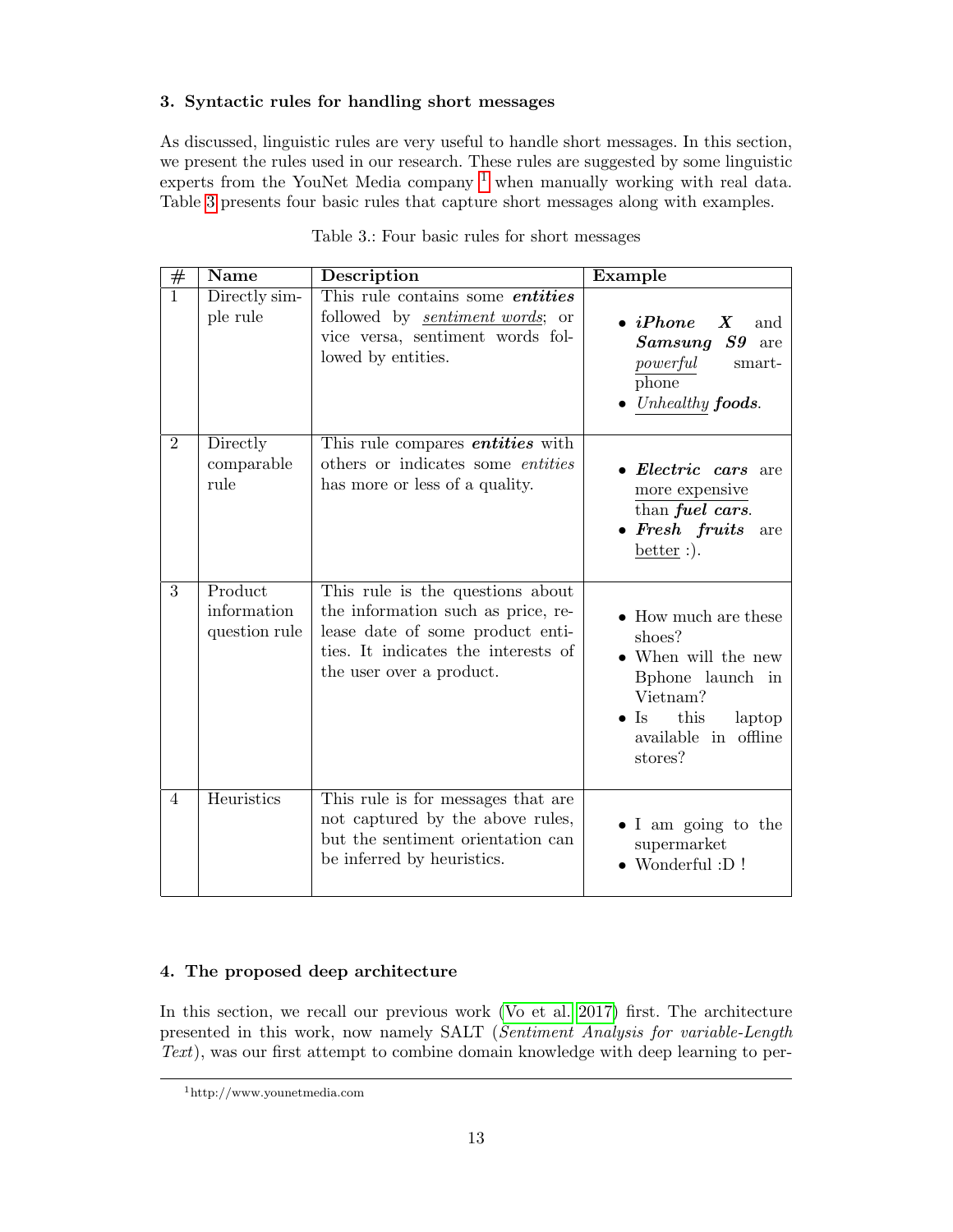form sentiment analysis in a general document. Then, we present our new architecture, known as SAINT (Sentiment Analysis for short and Informal Text), another improved version researched in this study, aiming at short and informal textual messages.

## 4.1. SALT: Combination of domain knowledge with deep learning

Figure [9](#page-13-0) presents an overview of our previous work [\(Vo et al. 2017\)](#page-25-10) of using deep architecture for sentiment analysis on variable-length messages. As previously discussed, it is referred as SALT in this paper. The SALT system includes the following modules.

<span id="page-13-0"></span>

Figure 9.: Previous architecture for sentiment analysis of variable-length messages

Word Embedding Module. Using Skip-gram model, this is a three-layer word embedding (WE) neural network which maps words to the target words, to learn weights which act as word vector representations. The first layer consists of M nodes where  $M$  is the number of words in the dictionary. Each word  $w$  is fed to the input layer as a one-hot vector. The hidden layer consists of K neurons, where  $K \ll M$ . The last layer also has  $M$  nodes which is a softmax layer. The target words, which are one-hot vectors, are the words that appear around the input word in a context window. The error between output and target is propagated back to re-adjust the weights.

After WE is trained, the weights  $w_{ij}$  on the connections from the *i*-th nodes of input layer to j-th nodes of hidden layer form the initial values of the  $W_{M\times K}$  matrix. This embedding matrix continues to be fined-tune for sentiment task.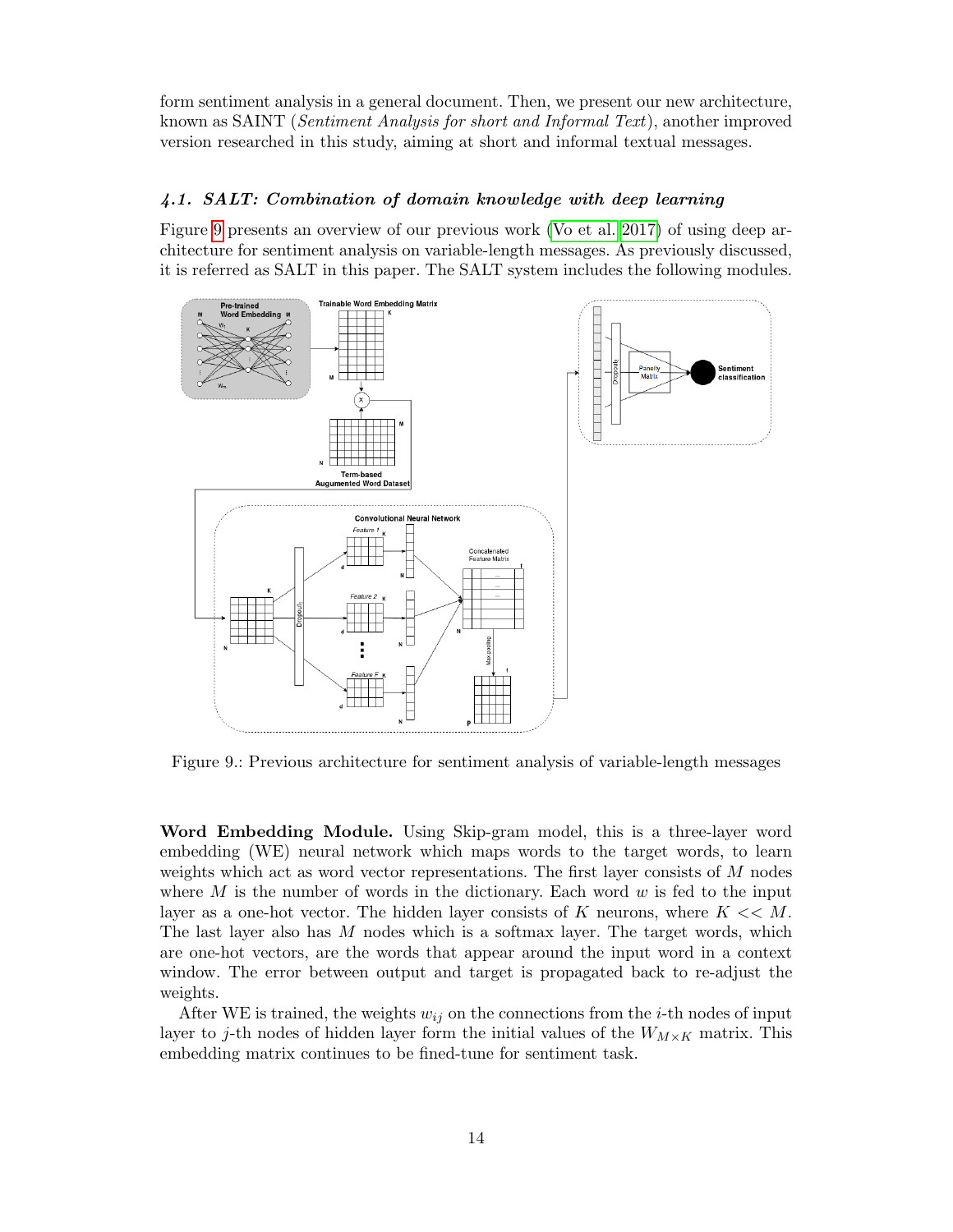Input Module. This is a set of collected text, each of which was previously labeled as positive, neutral, or negative over an object. Originally, a document of N words is represented as a matrix  $D_{N\times M}$ , in which the *i*-th row is the one-hot vector of the *i*-th word of the document. When performing the matrix multiplication  $D \times W$ , we get an embedded matrix  $E_{N\times K}$  of the document. The matrix E is then used as input for the next Convolutional Neural Network module.

Convolutional Neural Network Module. At this stage, the convolution is performed between the matrix E with a kernel as a  $F_{d\times K}$  matrix. The meaning of the matrix  $F$  is to extract an *abstract feature* based on a hidden analysis of a  $d\text{-}gram$ from the original text. There are f matrices of  $F_{d\times K}$  used to learn f abstract features. As the convolution of two matrices E and F results in a column matrix of  $N \times 1$ , we eventually obtain the convoluted matrix  $C_{N\times f}$  by combining f column matrices together.

In the next step, the matrix C is pooled by a pooling window of  $q \times f$ . The significance of this process is to retain the most important  $d\text{-}gram$  feature from q consecutive  $d\text{-}$ *gram*. Finally, we obtained the matrix  $Q_{p \times f}$  where  $p = \frac{N}{q}$  $\frac{N}{q}$  .

At this point, the matrix Q is flattened and taken through a final fully connected layer to output the final result of classification (positive, neutral, negative). Error from the final result is propagated back to the beginning layer of the Word Embedding module to continue the training process.

The Dropout factors. As discussed, in order to avoid the overfitting, we use the Dropout technique [\(Srivastava et al. 2014\)](#page-25-11). The application of the Dropout can be used for all systems with backpropagation learning. We used two Dropout factors  $p_1$ ,  $p_2$  respectively for the Convolutional Neural Network and final fully connected layers.

In this deep architecture, we integrated the domain knowledge in the following ways.

- We use data augmentation technique to enrich the training data based on the sentiment scores learned from domain knowledge.
- We use the penalty matrix to make the loss function better adapt to the sentiment classification context.

## 4.2. SAINT: An upgraded architecture for handling short and informal messages

The previous architecture has been evolved into a new architecture, SAINT, as presented in Figure [10.](#page-15-0) This time, our purpose is to effectively handle short and informal text. The new features introduced in SAINT are as follows.

### <span id="page-14-0"></span>4.2.1. Negation-based augmentation

An apparent contextual sentiment modifier is the negation. In a negated context, sentiment words change their polarity and with the short text, the scope of negation commonly captures the whole context. Therefore, negations are generated by adding negation words before messages or terms and reverse the scores. Beside term-based regular data augmentation, we generate augmented negated training samples as examples illustrated in Table 4. This enhancement is just a special case of the technique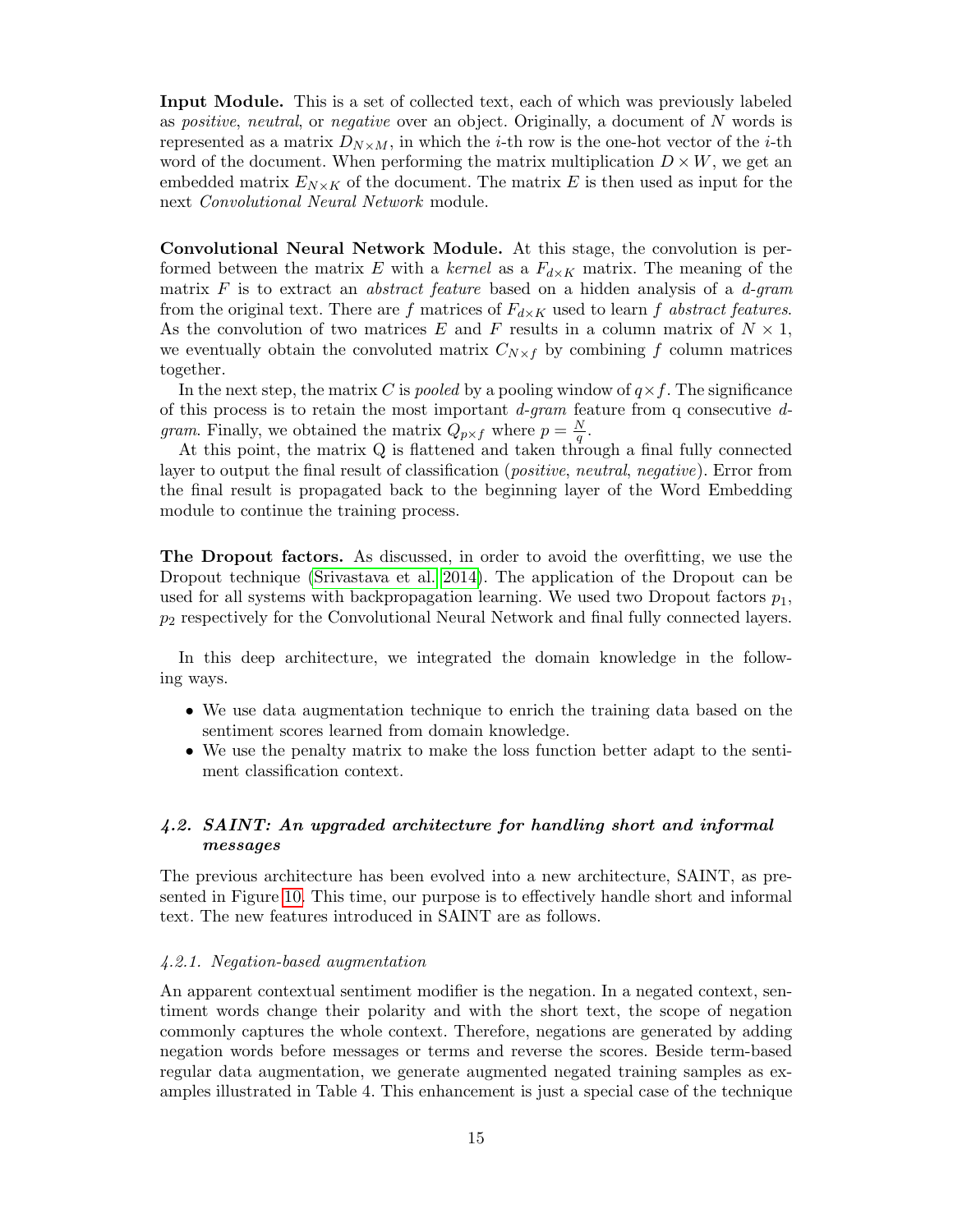<span id="page-15-0"></span>

Figure 10.: New architecture for handling sentiment analysis of short and informal messages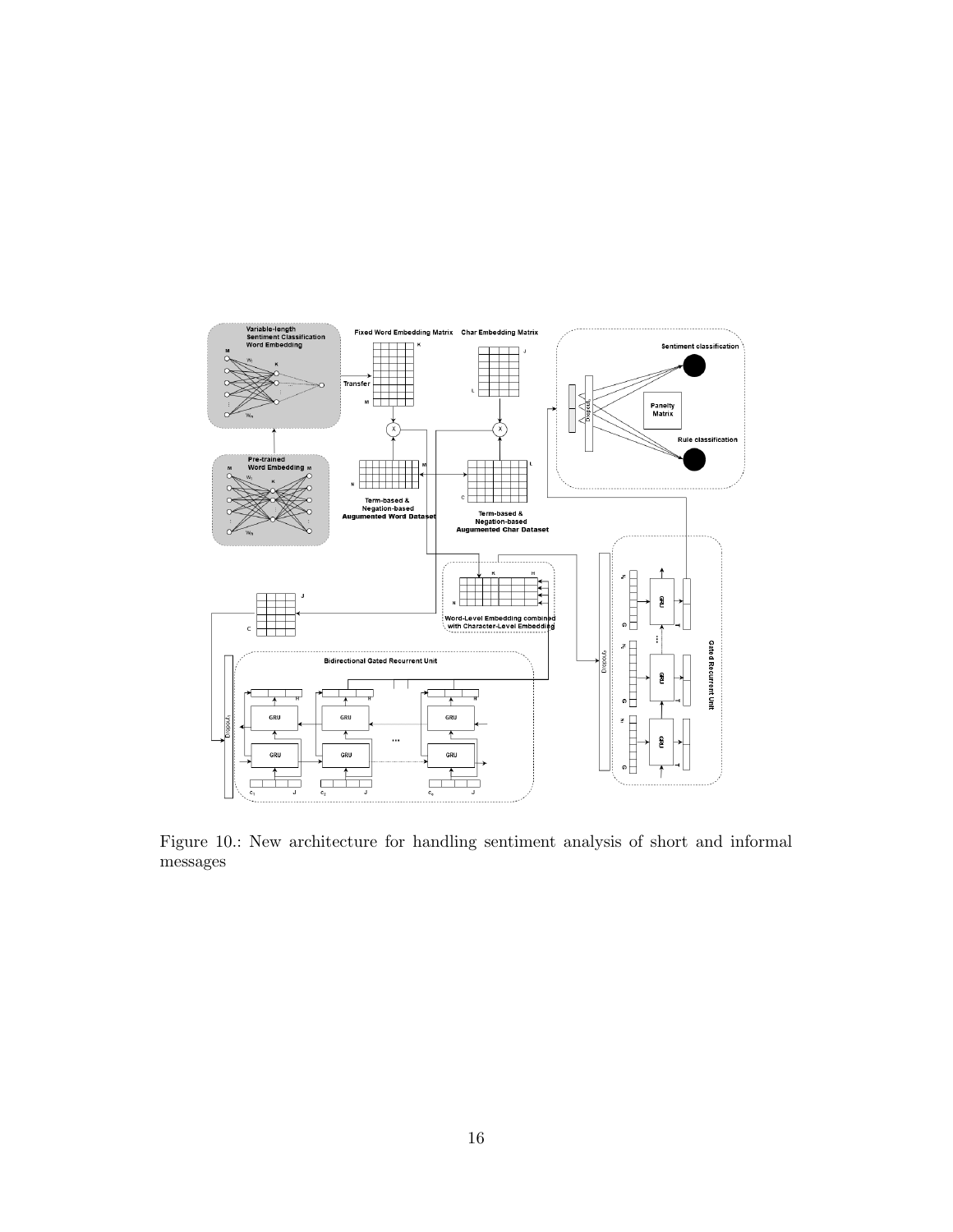of data augmentation previous discussed. Nevertheless, we found that it is very useful to handle short messages.

| # | Training data                            | Label    |
|---|------------------------------------------|----------|
|   | Bad                                      | Negative |
|   | Not Bad                                  | Positive |
| 3 | This network is stable                   | Positive |
|   | This network is hardly stable   Negative |          |

Table 4.: Examples of negative-based training data augmentation

### <span id="page-16-0"></span>4.2.2. Transfer learning for word embeddings

Intuitively, for word embedding task, we need a training corpus. However, we found that if we develop a corpus consisting of the short message only, the performance of the classification task is not quite good, especially when we continue to train the word embeddings with the sentiment task. It is because short messages convey less context information. Thus, when used as the training data, the training process also hardly learns from the document contexts.

We handle this problem by using transfer learning. Figure [11](#page-17-0) depicts the process of transferring the word embedding weights through tasks. In the SALT, we already applied variable-length sentiment classification task. In this task, the word embeddings were already trained twice. Firstly, it is learned by Skip-gram model in an unsupervised fashion. Secondly, the pre-trained word embeddings continue to be trained by the sentiment task where the backpropagation process is performed back to the embedding layer to discriminate strongly the polarity meaning of sentiment words. These are *stable* trained word embeddings on a large corpus. Then, for the short-length sentiment task, we use the stable word embeddings as fixed word representations. In other words, the backpropagation process is not applied to the embedding layer.

### <span id="page-16-1"></span>4.2.3. Combination of word-level embeddings and character-level embeddings

Enriching word vectors with character information is necessary to create the representations which take into account the syntactic issues. As depicted in Figure [12](#page-17-1) is the combination of word-level embeddings and character-level embeddings. We generate character-level word vectors by using Bi-GRUs. Its input is a sequence of vectors corresponding to characters of the input message. These character vectors are distributed representations of Vietnamese characters and learned during the training phase. The outputs of Bi-GRUs are concatenations of two states from forward and backward layers. We run Bi-GRUs on the whole message and extract the outputs at the endcharacter position of each word. We incorporate this model into the word-level model to get the combined representations of the inputs.

Besides, using Bi-GRUs for representing character-level embedding captures the order information in how they account for context. Mapping of words into their concepts is an important task in understanding natural language. For instance, we can see the context of the word "big" is positive when it is used with words about fruit like "orange" or "tree". But the same word "big" has the context of negative when it is used with technological terms like "Samsung" and "iPhone".

As shown in Figure [13a,](#page-18-0) two embedded character-level word vectors for the terms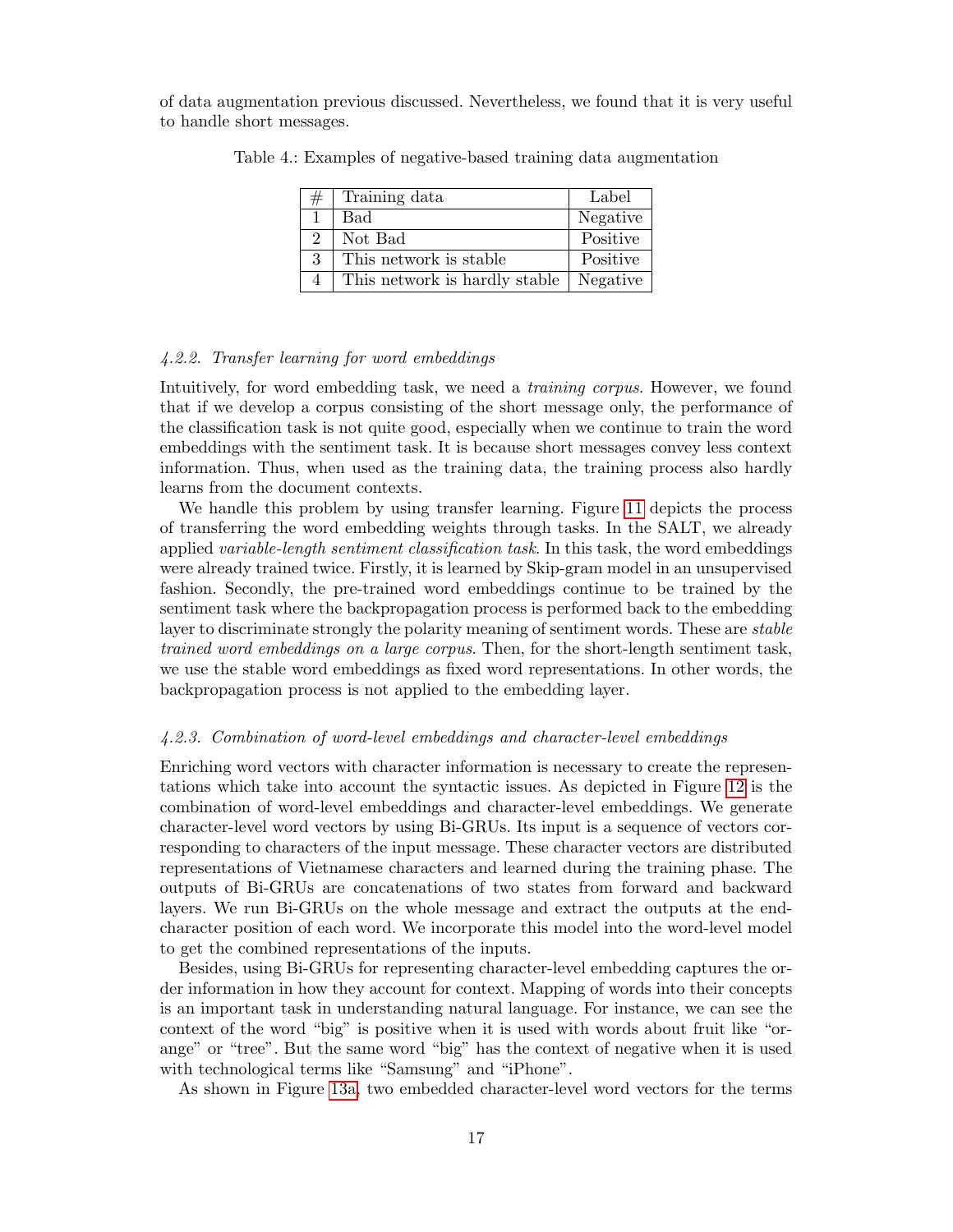<span id="page-17-0"></span>

Figure 11.: Transfer learning for word embeddings

<span id="page-17-1"></span>

Figure 12.: Combining word-level and character-level representations for the sentence "This phone is great"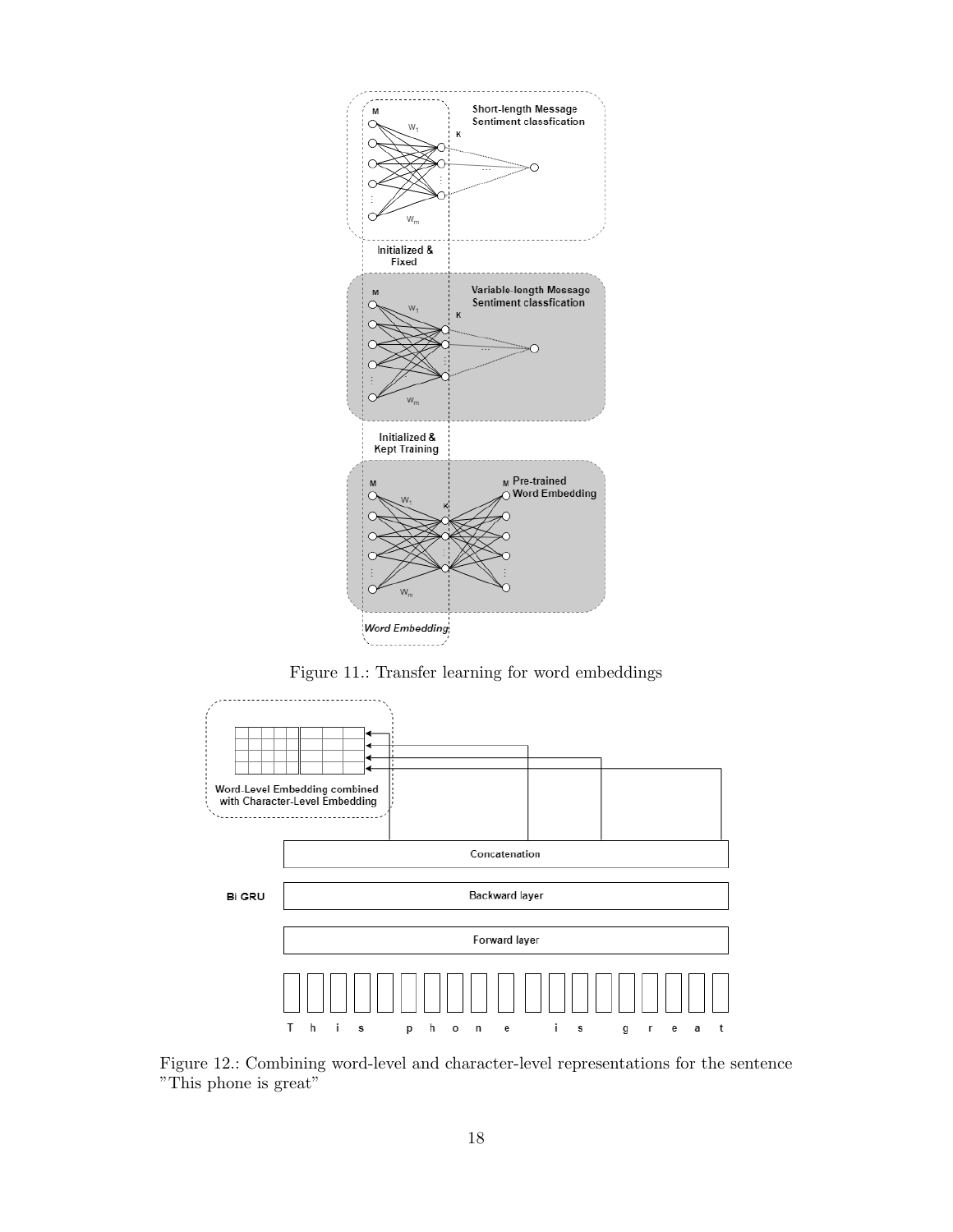"thích" and "thíck", which both mean "like" in English and are the syntactic variations in Vietnamese. When trained at the word level, it is not easy to capture such syntactic similarity. However, at the character level, the cosine similarity between them is around 0.85, which reflects almost the same orientation of the two vectors. In Figure [13b,](#page-18-1) we illustrate the case that two embedded character-level vectors for the term "big" in the context of "fruit" and "smartphone" represented in the new model. In the old architecture, they are the same word. However, the new architecture learns them as two different vectors where the cosine similarity is approximately 0.6, which better reflects the context they appear in. Needless to say, those terms are significant to infer user opinions in text documents.

<span id="page-18-0"></span>

| thich (like)        | thick (like) | big (smartphone context) | big (fruit context) |
|---------------------|--------------|--------------------------|---------------------|
| 0.26                | 0.23         | 0.08                     | 0.33                |
| 0.18                | 0.10         | 0.45                     | 0.08                |
| $-0.14$             | 0.04         | 0.01                     | 0.09                |
| $\blacksquare$<br>٠ | ٠<br>٠       | ٠                        | ٠                   |
| $\blacksquare$      | ٠            | ٠<br>$\blacksquare$      | ٠<br>٠              |
| 0.07                | 0.12         | 0.76                     | 0.23                |
| $-0.21$             | $-0.24$      | 0.2                      | 0.55                |
| 0.04                | 0.06         | 0.74                     | 0.86                |
|                     |              |                          |                     |

<span id="page-18-1"></span>(a) Syntactic variations of the word "like" in Viet-(b) The word "big" in context about smartphone namese and in context about fruit

Figure 13.: Character-level word vectors representing relationships between words

### <span id="page-18-2"></span>4.2.4. Multi-task learning with Rules

In Section III, we already discussed the syntactic rules used to handle short messages. To integrate such rules into our deep architecture, we apply multi-task learning by training two tasks simultaneously, known as sentiment detection and rule classification, to mutually enhance the performance of each task. By doing so, what is learned by rule task can help sentiment task to be learned better. As shown in Table [5](#page-19-1) are examples of messages for applying multi-task learning. Thus, apart from the prediction of sentiment results, a message sample is also additionally labeled by a rule with a 4 dimensional vector y. Each dimension respectively represents a value in Directly Simple Rule, Directly Comparable Rule, Question Rule and Heuristic Rule. For example, if a message is labeled as matching with Directly Simple Rule, the corresponding y vector of this message is  $(1, 0, 0, 0)$ .

This network that performs two tasks shares the parts from the embedding layer to the GRU layer that runs through the combined word representations, while the fully-connected layer, which receives the last state of GRUs as the input, is specific to each individual task. While training, the parameters of the sentiment task do not change to the error in rule task, but the parameters of the shared layers change with both tasks. Figure [14](#page-19-2) is a diagram that shows the network that trains tasks jointly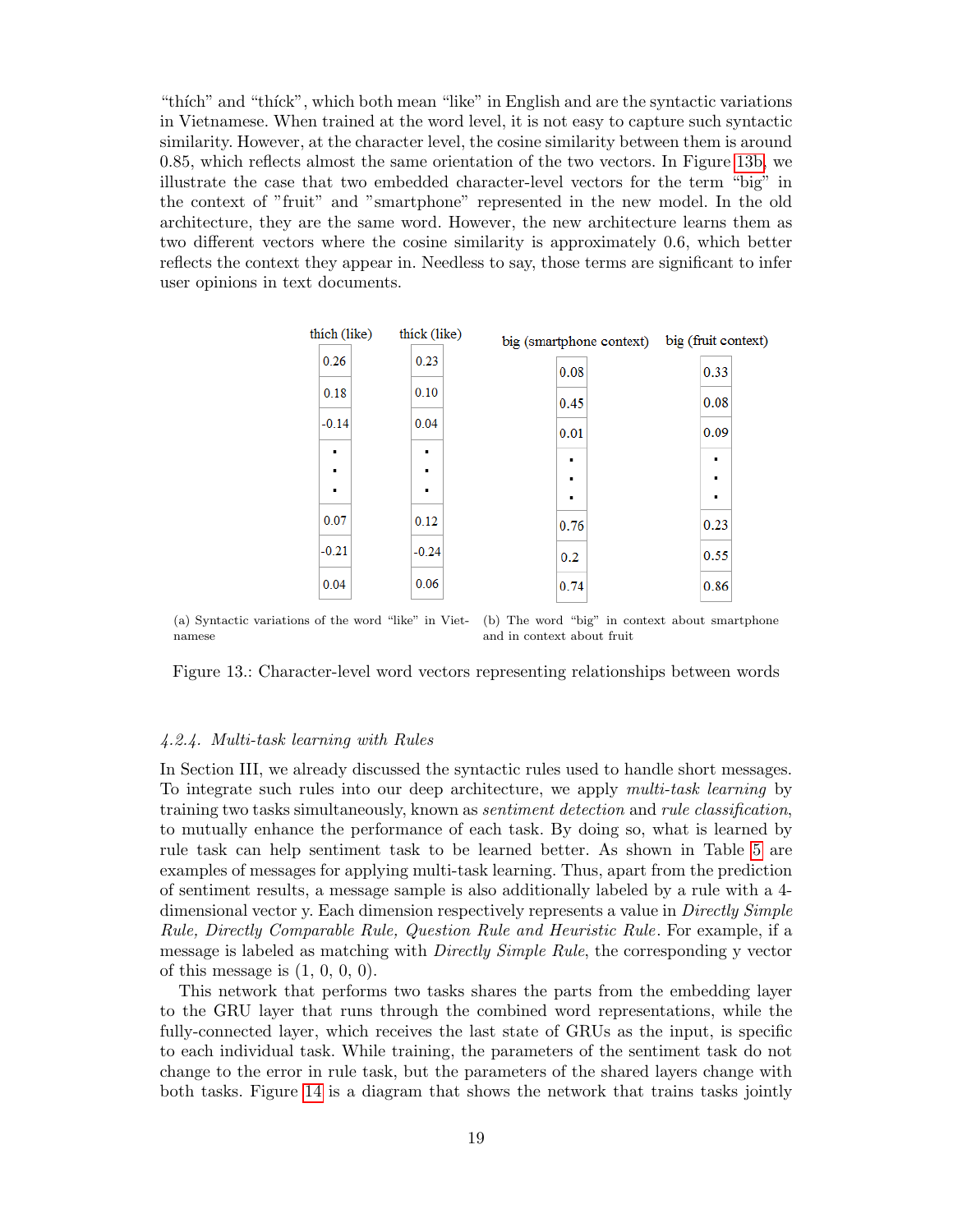<span id="page-19-2"></span>

Figure 14.: A network that trains jointly sentiment and rule classification task

<span id="page-19-1"></span>in which the loss functions of the individual tasks is added up and optimized on that using the Gradient Descent [\(Ruder 2016\)](#page-25-16) algorithm.

| No.            | Samples                 | Rule Label - Encoded          | Sentiment Label - En-  |
|----------------|-------------------------|-------------------------------|------------------------|
|                |                         |                               | coded                  |
| 1              | This phone is excellent | Directly simple - $(1, 0, 0)$ | Positive - $(1, 0, 0)$ |
|                |                         | (0, 0)                        |                        |
| $\overline{2}$ | A tablet and B tablet   | Directly simple $ (1, 0, 0)$  | Negative $- (0, 1, 0)$ |
|                | are terrible            | (0, 0)                        |                        |
| 3              | Canned beer is fresher  | Directly comparable -         | Positive - $(1, 0, 0)$ |
|                | than bottled            | (0, 1, 0, 0)                  |                        |
| 4              | How much does Ipad      | Question - $(0, 0, 1, 0)$     | Neutral $- (0, 0, 1)$  |
|                | $\cos t$ ?              |                               |                        |
| 5              | Today is Wednesday      | Heuristics - $(0, 0, 0, 1)$   | Neutral $- (0, 0, 1)$  |
| 6              | So sad: $($             | Heuristics - $(0, 0, 0, 1)$   | Negative - $(0, 1, 0)$ |

Table 5.: Examples of rules and sentiments of short messages

### 4.2.5. Dropout regularization

It is also worth mentioning that besides the fully connected layer, all the GRU related layers deployed in our architecture are equipped with *dropout* technique to prevent overfitting on our neural network systems. The dropout is applied to the input of each layer. In the experiment section, we also state the value of dropout factors chosen in our architecture.

### <span id="page-19-0"></span>5. Experiments

### 5.1. Experiment setting

We have implemented a learning system based on the proposed enhanced deep architecture and conducted experiments to perform sentiment detection. Our dataset consists of 500,000 short and informal documents whose lengths are less than 45 characters, collected from the social media channels of Facebook, YouTube, Instagram, forum, e-newspapers and blogs in Vietnam. The dataset is split into training set, validation test and testing set with the ratio of 60:20:20. The dataset was labeled and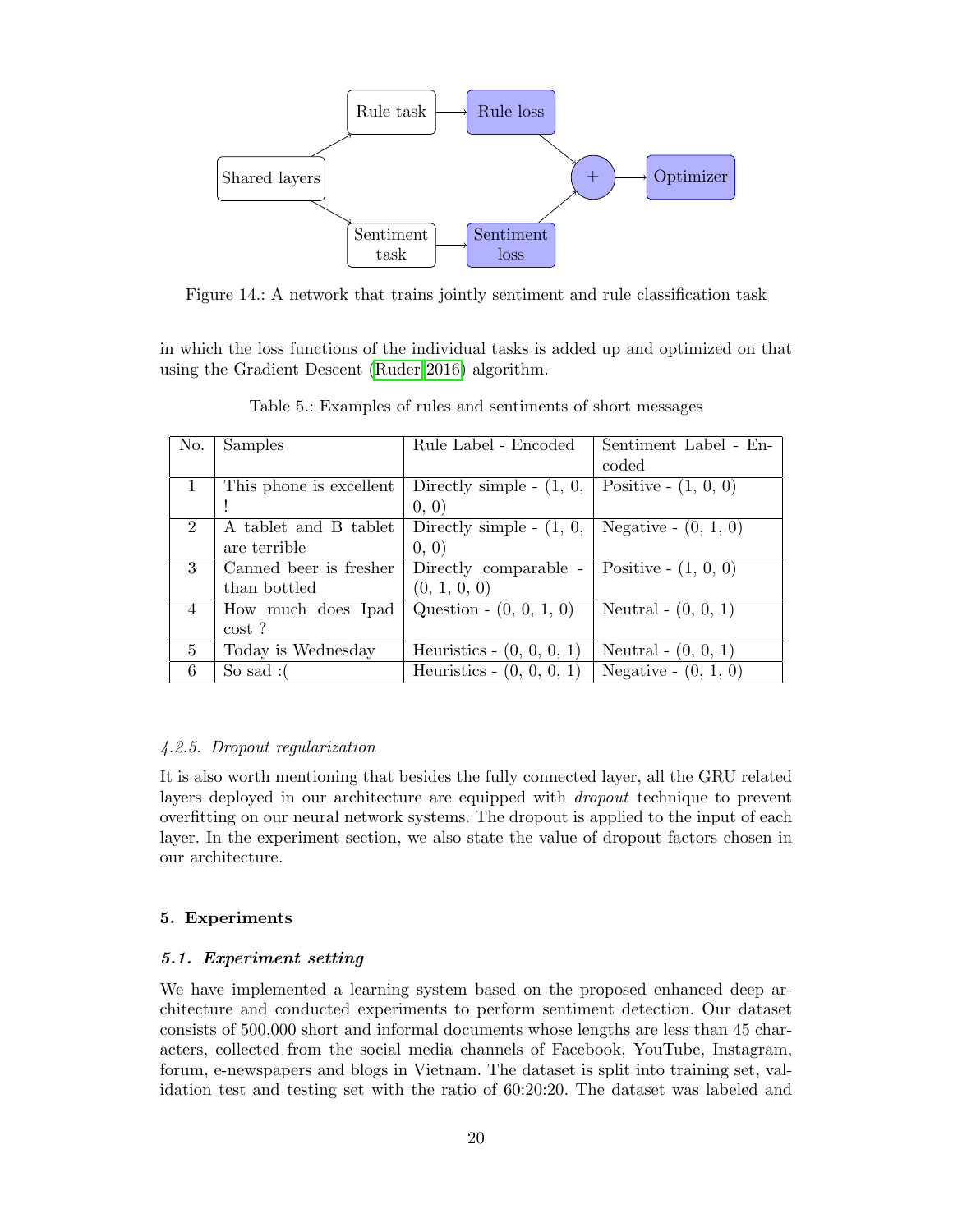provided by YouNet Media, a company specializing in online data analysis. The company also provides a sentiment dictionary that includes positive and negative terms along with their scores.

Initially, the data were represented as one-hot vectors consisting of 65000 dimensions. After performing the word embedding technique, these vectors were reduced to 320 dimensions. Each message is truncated or padded to be the same word length of 10. Character-level word vectors are concatenations of two states from forward and backward layers of Bi-GRUs which uses 100-unit cells running through character sequence. We combine word-level embeddings with character-level embeddings to create the matrix having a size of  $10 \times 420$  representing the embedded text. Then, we apply GRUs using 200-unit cells sequentially on each word in a sequence of 10 combined word vectors and get the last state as the input to the fully connected layer. All dropout factors are set at 0.7.

### 5.2. Experimenting models

In our experiment, we developed various models, as presented in Table [6.](#page-21-1) Each model deploys various enhancement techniques as follows.

- Regular Argumentation: It implies the data argumentation technique using domain knowledge which we published in [\(Vo et al. 2017\)](#page-25-10).
- Penalty matrix: This technique is also published in [\(Vo et al. 2017\)](#page-25-10), which is recalled in Section [2.8](#page-10-1)
- *Negation Augmentation*: It refers to the negation-based argumenation technique discussed in Section [4.2.1](#page-14-0)
- Transferred WE: It refers to the transfer learning technique discussed in Section [4.2.2](#page-16-0)
- Combined WE-CE: It refers to the enhancement technique discussed in Section [4.2.3](#page-16-1)
- *Multi-task*: It refers to the multi-task learning technique discussed in Section [4.2.4](#page-18-2)

Regarding the core classification techniques, we employ the well-known techniques of Support Vector Machine (SVM), CNNs and GRUs. CNNs are considered as the baseline method for our works (Model  $#2$ ), as we mainly rely on DNN approaches. Note that Model  $#4$  is corresponding to our previous work in [\(Vo et al. 2017\)](#page-25-10) and the Model #9 is our eventual model of SAINT. Moreover, we also compare our approach with two other aforementioned models of [\(dos Santos & Gatti 2014\)](#page-23-10) and [\(Wang](#page-25-7) [et al. 2016\)](#page-25-7), which are quite well-known in this area. Those two additional models are referred as CharSCNN and CNN-RNN, respectively.

### 5.3. Experiment results

Our experimental results are presented in Table [7.](#page-22-0) We are based on the standard metrics of *Precision, Recall* and *F-measure* to evaluate the performance of the experimenting models.

The first observation is that the deep learning approaches outperform the classical technique of SVM. In addition, all of the enhanced models also achieve better performance as compared to the baseline model  $(\#2)$ .

In SALT (Model  $\#4$ ), when the penalty matrix is applied, the precision is increased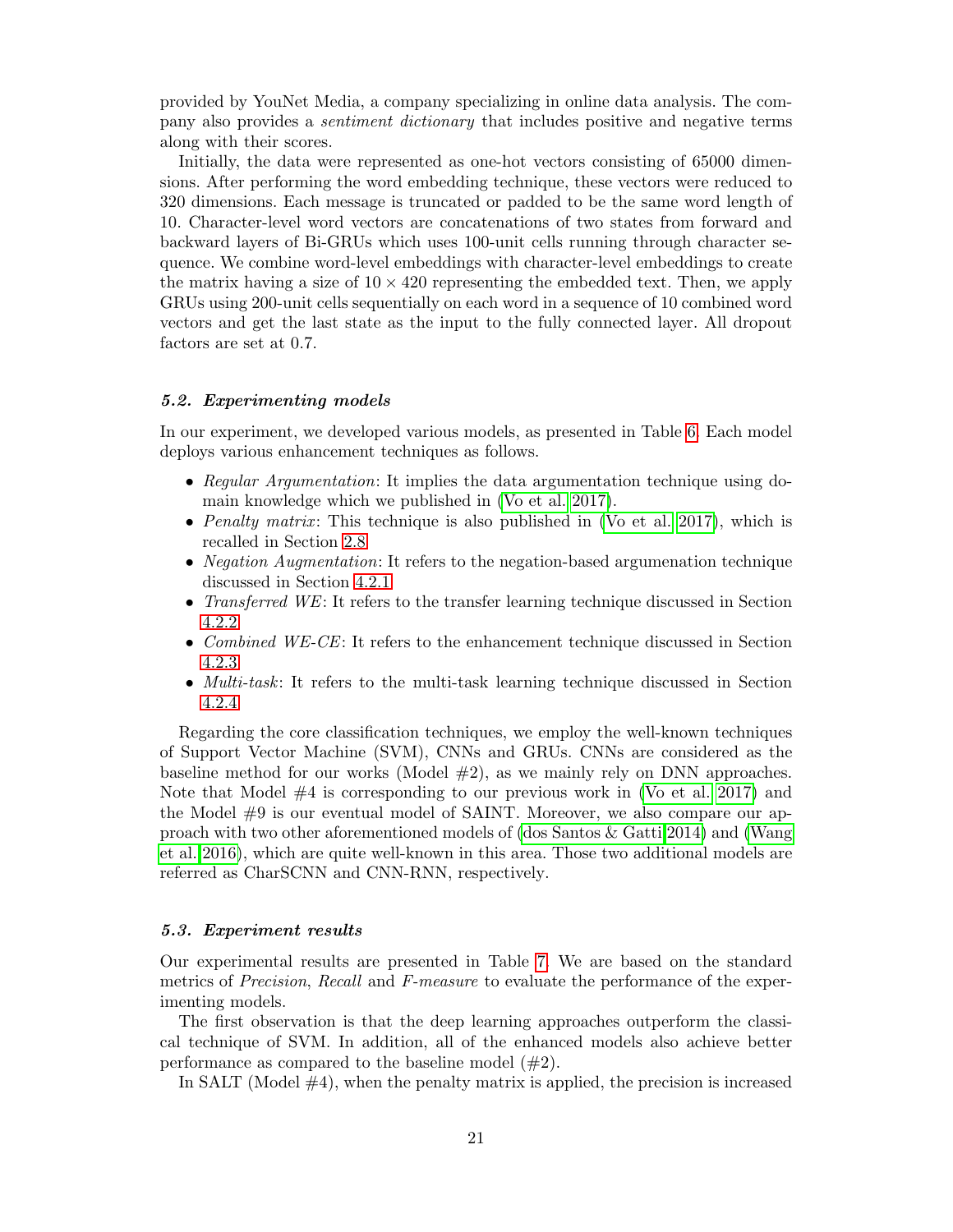<span id="page-21-1"></span>

| $^{\#}$        | Model                     | Enhancement                           | <b>Notes</b>    |
|----------------|---------------------------|---------------------------------------|-----------------|
| 1              | <b>SVM</b>                |                                       |                 |
| $\overline{2}$ | <b>CNN</b>                |                                       | <b>Baseline</b> |
| 3              | <b>CNN</b>                | Regular Augmentation                  |                 |
| 4              | <b>CNN</b>                | Regular Augmentation, Penalty Ma-     | <b>SALT</b>     |
|                |                           | trix                                  |                 |
| 5              | <b>CNN</b>                | Regular Augmentation, Negation Aug-   |                 |
|                |                           | mentation Penalty Matrix              |                 |
| 6              | <b>CNN</b>                | Regular Augmentation, Negation Aug-   |                 |
|                |                           | mentation Penalty Matrix, Transferred |                 |
|                |                           | WЕ                                    |                 |
| $\overline{7}$ | $\rm CNN$                 | Regular Augmentation, Negation Aug-   |                 |
|                |                           | mentation Penalty Matrix, Transferred |                 |
|                |                           | WE, Combined WE-CE                    |                 |
| 8              | GRU                       | Regular Augmentation, Negation Aug-   |                 |
|                |                           | mentation Penalty Matrix, Transferred |                 |
|                |                           | WE, Combined WE-CE                    |                 |
| 9              | GRU                       | Regular Augmentation, Negation Aug-   | <b>SAINT</b>    |
|                |                           | mentation Penalty Matrix, Transferred |                 |
|                |                           | WE, Combined WE-CE, Multi-task        |                 |
| 10             | (dos Santos & Gatti 2014) |                                       | CharSCNN        |
| 11             | Wang et al. 2016)         |                                       | CNN-RNN         |

Table 6.: Classification models using various approaches

significantly, although the recall is slightly reduced. It implies that the penalty matrix achieves better accuracy when detecting targeted cases (e.g. detecting negative messages), but this may cause missing some appropriate cases. When the enhancement techniques of Negation Augmentation, Transferred WE and Combined WE-CE are applied in Model #7, all metrics of Precision, Recall and F-measure are increased visibly. Further significant improvement is also observable when we replace the core technique from CNNs to GRUs (from Model  $#7$  to Model  $#8$ ).

Besides, when compared to other existing works of CharSCNN and CNN-RNN (Model  $\#10, \#11$ ), we observe that those two models outperformed our old model of SALT. In fact, the performance of those two CNN-based models are quite similar to our CNN-based models used in the experiments. Finally, when all enhancements are combined in SAINT (Model #9), the best performance is enjoyed.

## <span id="page-21-0"></span>6. Conclusion

In this paper, we continue extending our work in [\(Vo et al. 2017\)](#page-25-10), in which a method for a combination of domain knowledge and deep learning approach was introduced. In this study, we focus on specific problems of handling short and informal messages, which commonly occur on social media channels. Existing works using deep learning are currently suffering from various difficult issues when dealing with this kind of data.

To overcome those problems, we suggest some further enhancement techniques, including negation-based data augmentation, transfer learning for word embeddings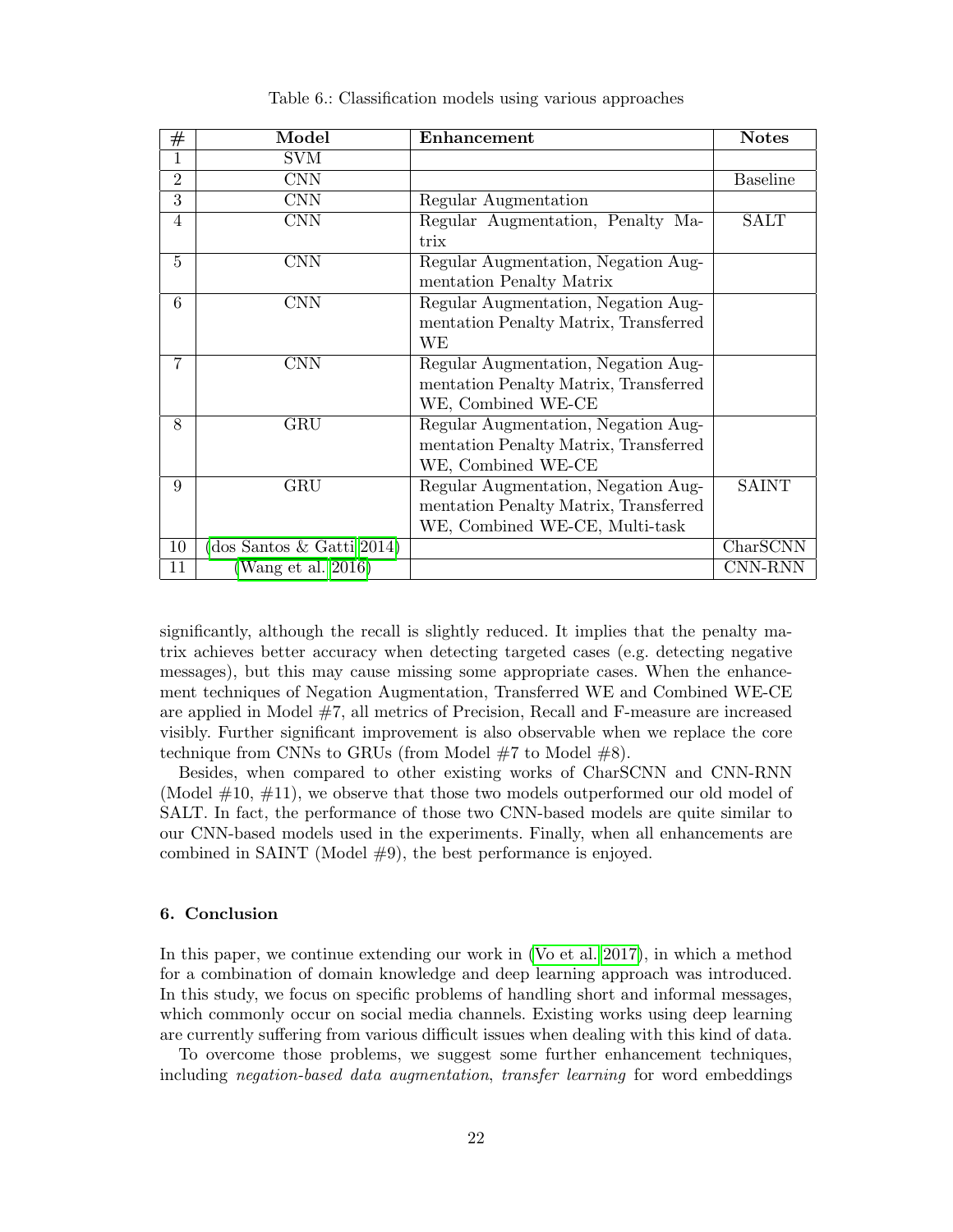<span id="page-22-0"></span>

| Model          | Precision | Recall | F-measure |
|----------------|-----------|--------|-----------|
| 1              | 0.781     | 0.795  | 0.788     |
| $\overline{2}$ | 0.803     | 0.811  | 0.807     |
| 3              | 0.807     | 0.820  | 0.813     |
| 4              | 0.824     | 0.813  | 0.818     |
| 5              | 0.832     | 0.821  | 0.826     |
| 6              | 0.841     | 0.829  | 0.835     |
| 7              | 0.856     | 0.844  | 0.850     |
| 8              | 0.859     | 0.851  | 0.855     |
| 9              | 0.867     | 0.857  | 0.862     |
| 10             | 0.819     | 0.843  | 0.831     |
| 11             | 0.838     | 0.847  | 0.842     |

Table 7.: Experimental results

of short messages, combination of word-level and character-level for word embeddings and multi-task learning. The core classification technique is also changed from CNNs to GRUs to better reflect the nature of sequence data. When experimenting with real datasets from social media channels, these enhancements make us enjoy significant improvement in performance.

In the future, we consider applying the attention-based approach of casting NLP tasks into question answering (QA) problems, which was first introduced in [\(Kumar](#page-24-15) [et al. 2016\)](#page-24-15), to have a unified architecture to solve various NLP problems of sentiment analysis, entity recognition, intention detection and question answering. If we successfully integrate domain knowledge into such an approach, we may hopefully achieve better performance from real datasets.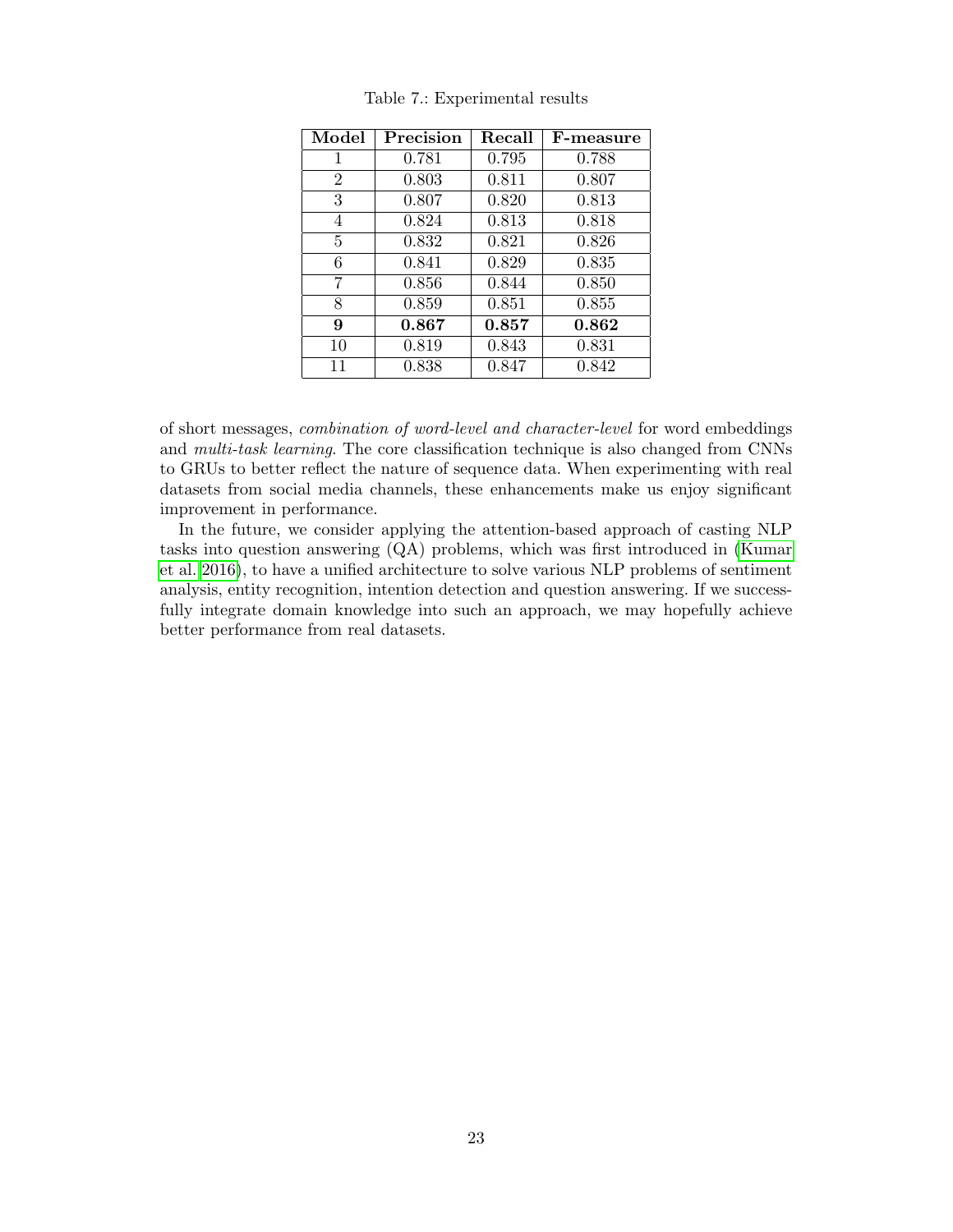### References

- <span id="page-23-16"></span>Bishop, C. M. (1995), Neural networks for pattern recognition, Oxford university press, Oxford, England, UK.
- <span id="page-23-1"></span>Biyani, P., Caragea, C., Mitra, P. & Yen, J. (2014), Identifying emotional and informational support in online health communities, in 'Proceedings of COLING 2014, the 25th International Conference on Computational Linguistics: Technical Papers', pp. 827–836.
- <span id="page-23-14"></span>Caruana, R. (1997), 'Multitask Learning', Machine Learning 28(1), 41–75.
- <span id="page-23-12"></span>Cho, K., Van Merriënboer, B., Gulcehre, C., Bahdanau, D., Bougares, F., Schwenk, H. & Bengio, Y. (2014), 'Learning phrase representations using rnn encoder-decoder for statistical machine translation',  $arXiv$  preprint  $arXiv:1406.1078$ .
- <span id="page-23-15"></span>Collobert, R. & Weston, J. (2008), A unified architecture for natural language processing: Deep neural networks with multitask learning, in 'Proceedings of the 25th international conference on Machine learning', ACM, pp. 160–167.
- <span id="page-23-8"></span>Conover, M., Ratkiewicz, J., Francisco, M. R., Goncalves, B., Menczer, F. & Flammini, A.  $(2011)$ , 'Political polarization on Twitter.',  $Icwsm$  **133** $(4)$ , 89–96.
- <span id="page-23-0"></span>Costumero, R., Lopez, F., Gonzalo-Mart´ın, C., Millan, M. & Menasalvas, E. (2014), An approach to detect negation on medical documents in Spanish, in 'International Conference on Brain Informatics and Health.', Vol. 8609 LNAI, Springer, pp. 366– 375.
- <span id="page-23-3"></span>Ding, X. & Liu, B. (2010), Resolving object and attribute coreference in opinion mining, in 'Proceedings of the 23rd International Conference on Computational Linguistics', Association for Computational Linguistics, pp. 268–276.
- <span id="page-23-10"></span>dos Santos, C. N. & Gatti, M. (2014), 'Deep Convolutional Neural Networks for Sentiment Analysis of Short Texts', Coling-2014 pp. 69–78.
- <span id="page-23-2"></span>Hagenau, M., Liebmann, M. & Neumann, D. (2013), 'Automated news reading: Stock price prediction based on financial news using context-capturing features', Decision Support Systems 55(3), 685–697.
- <span id="page-23-5"></span>Hatzivassiloglou, V. & McKeown, K. R. (1997), Predicting the semantic orientation of adjectives, in 'Proceedings of the 35th annual meeting of the association for computational linguistics and eighth conference of the european chapter of the association for computational linguistics', Association for Computational Linguistics, pp. 174– 181.
- <span id="page-23-6"></span>Hinton, G. E. (1990), 'Mapping part-whole hierarchies into connectionist networks', Artificial Intelligence  $46(1-2)$ , 47-75.
- <span id="page-23-11"></span>Hochreiter, S. & Schmidhuber, J. (1997), 'Long short-term memory', Neural computation  $9(8)$ , 1735–1780.
- <span id="page-23-4"></span>Hu, M. & Liu, B. (2004), Mining and summarizing customer reviews, in 'Proceedings of the tenth ACM SIGKDD international conference on Knowledge discovery and data mining', ACM, pp. 168–177.
- <span id="page-23-7"></span>Jenatton, R., Bordes, A., Roux, N. L., Obozinski, G. R., Bordes, A. & Obozinski, G. R. (2012), A latent factor model for highly multi-relational data, in 'Advances in Neural Information Processing Systems 25', Vol. 2, Lake Tahoe, Nevada, USA, 2012, ACM Press., pp. 3167–3175.
- <span id="page-23-13"></span>Jozefowicz, R., Zaremba, W. & Sutskever, I. (2015), An empirical exploration of recurrent network architectures, in 'International Conference on Machine Learning', pp. 2342–2350.
- <span id="page-23-9"></span>Kass-Hout, T. A. & Alhinnawi, H. (2013), 'Social media in public health', Br Med *Bull* **108**(1), 5–24.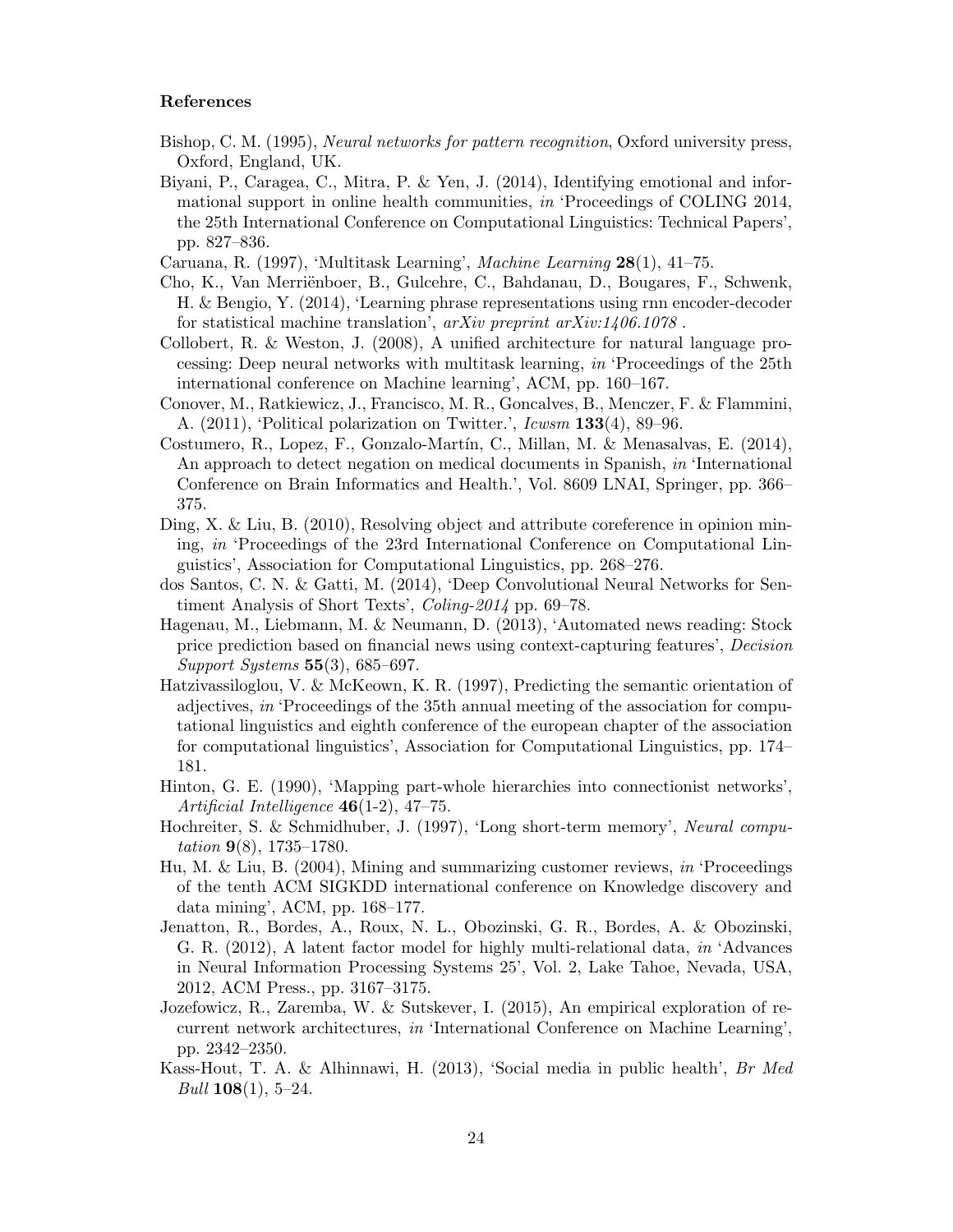- <span id="page-24-1"></span>Kim, J., Li, J.-J. & Lee, J.-H. (2009), Discovering the discriminative views: measuring term weights for sentiment analysis, in 'Proceedings of the Joint Conference of the 47th Annual Meeting of the ACL and the 4th International Joint Conference on Natural Language Processing of the AFNLP: Volume 1-Volume 1', Association for Computational Linguistics, pp. 253–261.
- <span id="page-24-3"></span>Kim, S.-M. & Hovy, E. (2004), Determining the sentiment of opinions, in 'Proceedings of the 20th international conference on Computational Linguistics', Association for Computational Linguistics, p. 1367.
- <span id="page-24-5"></span>Kim, Y. (2014), 'Convolutional neural networks for sentence classification',  $arXiv$ preprint arXiv:1408.5882 .
- <span id="page-24-11"></span>Kiritchenko, S., Zhu, X. & Mohammad, S. M. (2014), 'Sentiment analysis of short informal texts', *Journal of Artificial Intelligence Research*  $50(1)$ ,  $723-762$ .
- <span id="page-24-15"></span>Kumar, A., Irsoy, O., Ondruska, P., Iyyer, M., Bradbury, J., Gulrajani, I., Zhong, V., Paulus, R. & Socher, R. (2016), Ask me anything: Dynamic memory networks for natural language processing, in 'International Conference on Machine Learning', pp. 1378–1387.
- <span id="page-24-0"></span>Liu, B. (2012), 'Sentiment analysis and opinion mining', Synthesis lectures on human language technologies  $5(1)$ , 1–167.
- <span id="page-24-4"></span>Manning, C., Surdeanu, M., Bauer, J., Finkel, J., Bethard, S. & McClosky, D. (2014), The Stanford CoreNLP natural language processing toolkit, in 'Proceedings of 52nd annual meeting of the association for computational linguistics: system demonstrations', pp. 55–60.
- <span id="page-24-9"></span>Maynard, D., Gossen, G., Funk, A. & Fisichella, M. (2014), 'Should I care about your opinion? Detection of opinion interestingness and dynamics in social media', Future *Internet*  $6(3)$ ,  $457-481$ .
- <span id="page-24-10"></span>Medhat, W., Hassan, A. & Korashy, H. (2014), 'Sentiment analysis algorithms and applications: A survey', Ain Shams Engineering Journal  $5(4)$ , 1093–1113.
- <span id="page-24-7"></span>Middleton, S. E., Middleton, L. & Modafferi, S. (2014), 'Real-time crisis mapping of natural disasters using social media', IEEE Intelligent Systems  $29(2)$ , 9-17.
- <span id="page-24-13"></span>Mikolov, T., Chen, K., Corrado, G. & Dean, J. (2013), 'Efficient estimation of word representations in vector space', arXiv preprint arXiv:1301.3781 .
- <span id="page-24-12"></span>Mikolov, T., Sutskever, I., Chen, K., Corrado, G. & Dean, J. (2013), Distributed Representations of Words and Phrases and their Compositionality, in 'Advances in neural information processing systems', Vol. 2 of NIPS'13, Curran Associates Inc., USA, pp. 3111–3119.
- <span id="page-24-14"></span>Mou, L., Meng, Z., Yan, R., Li, G., Xu, Y., Zhang, L. & Jin, Z. (2016), How Transferable are Neural Networks in NLP Applications?, in 'Proceedings of the 2016 Conference on Empirical Methods in Natural Language Processing', pp. 479–489.
- <span id="page-24-6"></span>Nguyen, D., Vo, K., Pham, D., Nguyen, M. & Quan, T. (2017), A deep architecture for sentiment analysis of news articles, in 'International Conference on Computer Science, Applied Mathematics and Applications', Springer, pp. 129–140.
- <span id="page-24-8"></span>Osborne, M., Moran, S., McCreadie, R., Von Lunen, A., Sykora, M., Cano, E., Ireson, N., Macdonald, C., Ounis, I., He, Y., Jackson, T., Ciravegna, F. & O'Brien, A. (2014), 'Real-Time Detection, Tracking, and Monitoring of Automatically Discovered Events in Social Media', Proceedings of 52nd Annual Meeting of the Association for Computational Linguistics: System Demonstrations pp. 37–42.
- <span id="page-24-2"></span>Pang, B., Lee, L. & Vaithyanathan, S. (2002), Thumbs up?: sentiment classification using machine learning techniques, in 'Proceedings of the ACL-02 conference on Empirical methods in natural language processing-Volume 10', Association for Computational Linguistics, pp. 79–86.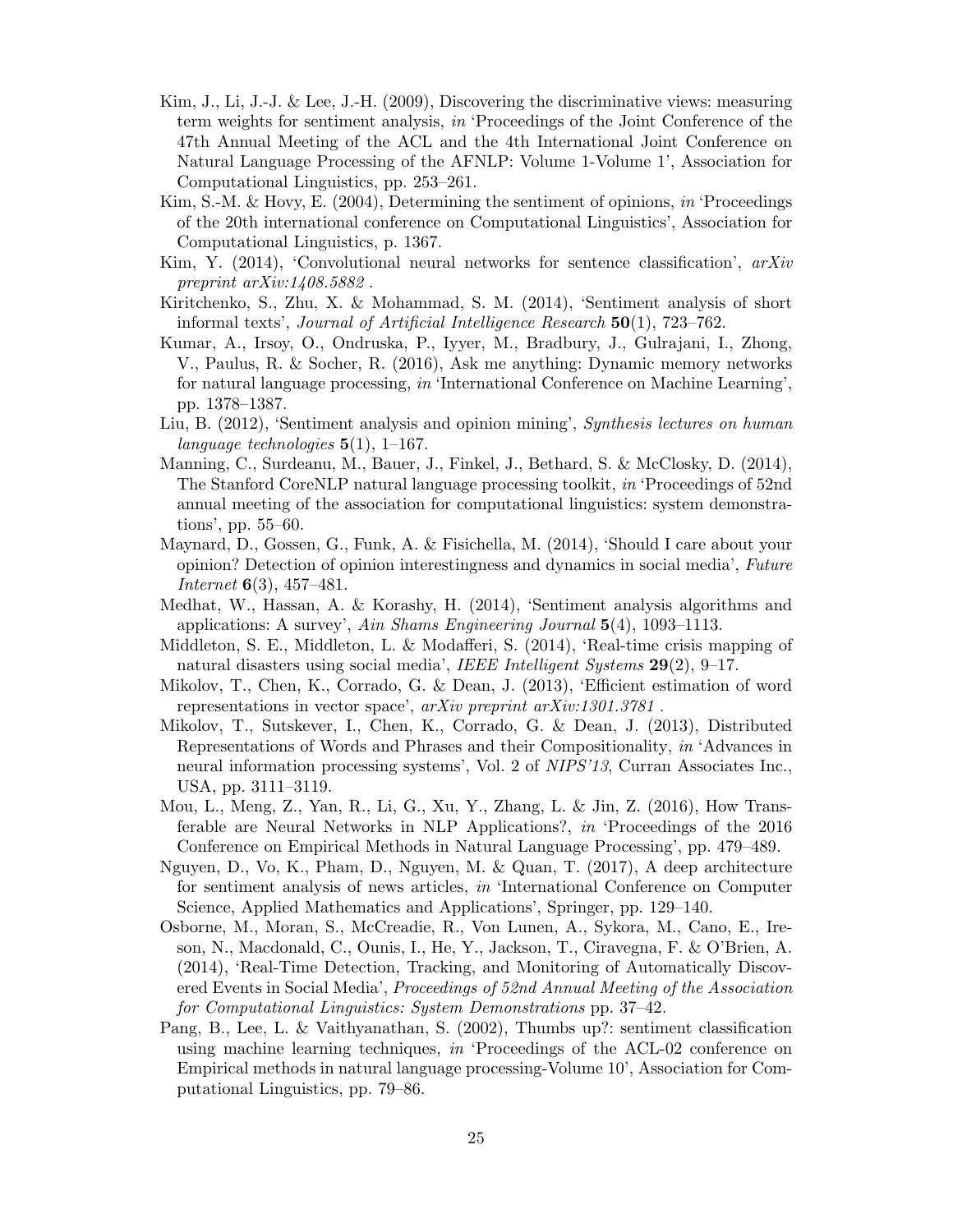- <span id="page-25-16"></span>Ruder, S. (2016), 'An overview of gradient descent optimization algorithms', arXiv preprint  $arXiv:1609.04747$ .
- <span id="page-25-14"></span>Ruder, S. (2017), 'An overview of multi-task learning in deep neural networks', arXiv preprint arXiv:1706.05098 .
- <span id="page-25-0"></span>Sarker, A., Mollá-Aliod, D., Paris, C. & Others  $(2011)$ , 'Outcome Polarity Identification of Medical Papers', Proceedings of Australasian Language Technology Association Workshop pp. 105–144.
- <span id="page-25-12"></span>Schuster, M. & Paliwal, K. K. (1997), 'Bidirectional recurrent neural networks', IEEE Transactions on Signal Processing 45(11), 2673–2681.
- <span id="page-25-13"></span>Semwal, T., Mathur, G., Yenigalla, P. & Nair, S. B. (2018), A Practitioners' Guide to Transfer Learning for Text Classification using Convolutional Neural Networks, in 'Proceedings of the 2018 SIAM International Conference on Data Mining', SIAM, pp. 513–521.
- <span id="page-25-5"></span>Socher, R., Perelygin, A., Wu, J., Chuang, J., Manning, C. D., Ng, A. & Potts, C. (2013), Recursive deep models for semantic compositionality over a sentiment treebank, in 'Proceedings of the 2013 conference on empirical methods in natural language processing', pp. 1631–1642.
- <span id="page-25-11"></span>Srivastava, N., Hinton, G., Krizhevsky, A., Sutskever, I. & Salakhutdinov, R. (2014), 'Dropout: A simple way to prevent neural networks from overfitting', The Journal of Machine Learning Research 15(1), 1929–1958.
- <span id="page-25-4"></span>Taboada, M., Brooke, J., Tofiloski, M., Voll, K. & Stede, M. (2011), 'Lexicon-Based Methods for Sentiment Analysis', Computational Linguistics 37(2), 267–307.
- <span id="page-25-15"></span>Thanh Nguyen, T., Thanh Quan, T. & Thi Phan, T. (2014), 'Sentiment search: an emerging trend on social media monitoring systems', Aslib Journal of Information Management **66**(5), 553–580.
- <span id="page-25-9"></span>Thelwall, M., Buckley, K., Paltoglou, G., Cai, D. & Kappas, A. (2010), 'Sentiment strength detection in short informal text', Journal of the Association for Information Science and Technology  $61(12)$ ,  $2544-2558$ .
- <span id="page-25-3"></span>Turney, P. D. (2002), Thumbs up or thumbs down?: semantic orientation applied to unsupervised classification of reviews, in 'Proceedings of the 40th annual meeting on association for computational linguistics', Association for Computational Linguistics, pp. 417–424.
- <span id="page-25-10"></span>Vo, K., Pham, D., Nguyen, M., Mai, T. & Quan, T. (2017), Combination of Domain Knowledge and Deep Learning for Sentiment Analysis, in 'International Workshop on Multi-disciplinary Trends in Artificial Intelligence', Springer, pp. 162–173.
- <span id="page-25-2"></span>Walker, M. A., Anand, P., Abbott, R., Tree, J. E. F., Martell, C. & King, J. (2012), 'That is your evidence?: Classifying stance in online political debate', Decision Support Systems 53(4), 719–729.
- <span id="page-25-7"></span>Wang, X., Jiang, W. & Luo, Z. (2016), Combination of convolutional and recurrent neural network for sentiment analysis of short texts, in 'Proceedings of COLING 2016, the 26th International Conference on Computational Linguistics: Technical Papers', pp. 2428–2437.
- <span id="page-25-1"></span>Yu, L. C., Wu, J. L., Chang, P. C. & Chu, H. S. (2013), 'Using a contextual entropy model to expand emotion words and their intensity for the sentiment classification of stock market news', Knowledge-Based Systems 41(6), 89–97.
- <span id="page-25-6"></span>Zhang, X. & LeCun, Y. (2015), 'Text Understanding from Scratch', arXiv preprint arXiv:1502.01710 .

URL: http://arxiv.org/abs/1502.01710

<span id="page-25-8"></span>Zhao, Z., Resnick, P. & Mei, Q. (2015), Enquiring minds: Early detection of rumors in social media from enquiry posts, in 'Proceedings of the 24th International Con